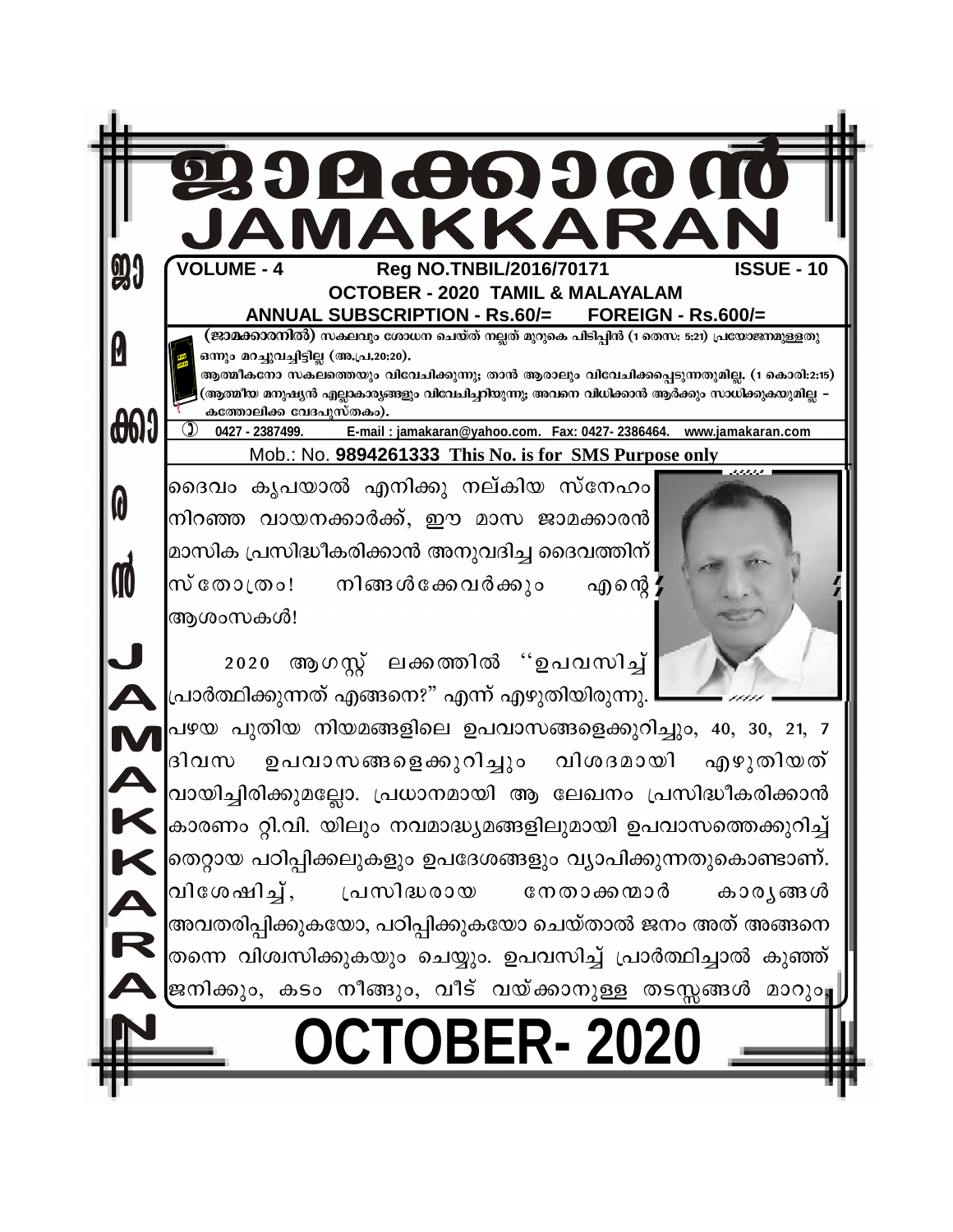| October 2020 | www.jamakaran.com                                                  | ജാമക്കാരൻ |
|--------------|--------------------------------------------------------------------|-----------|
|              | ശുശ്രൂഷയിൽ അത്ഭുതങ്ങൾ നടക്കും എന്നിങ്ങനെ പോകുന്നു കള്ള             |           |
|              | ഉപദേശങ്ങൾ. ഈ പഠിപ്പിക്കലുകൾ ശരി എന്ന് ജനം വിശ്വസിക്കാനായി          |           |
|              | കള്ളസാക്ഷികളെയും രംഗത്ത് അവതരിപ്പിക്കുന്നു. അതുകൊണ്ടാണ് വചനം       |           |
|              | പ്രത്യേകിച്ച്, പുതിയനിയമം ഉപവാസത്തെക്കുറിച്ച് എന്ത് പറയുന്നു എന്ന് |           |
|              | ഊന്നൽ നല്കി ആ ലേഖനം പ്രസിദ്ധീകരിച്ചത്.                             |           |
|              |                                                                    |           |

അനേകവായനക്കാരും, ശുശ്രൂഷകരും ഉപവാസത്തെ കുറിച്ചുള്ള ആ ലേഖനം "ഞങ്ങൾക്കു വളരെ പ്രയോജനകരമായിരുന്നു എന്നും, ശരിയായ രീതിയിലുള്ള ഉപവാസം എന്ത് എങ്ങനെ എന്ന് അറിയാനിടയായി എന്നും ഇതുവരെ ഞങ്ങളുടെ സഭയും കൂടിവരവും സഭാനേതാക്കന്മാരും പഠിപ്പിച്ചത് പൂർണ്ണമായും ശരിയായിരുന്നില്ല എന്നും എഴുതി അറിയിച്ചു. അഭിപ്രായങ്ങൾ എഴുതി അറിയിച്ച ഓരോരുത്തർക്കും പ്രത്യേകം പ്രത്യേകം നന്ദി രീതിയിലുള്ള ഉപവാസം എന്ത് എങ്ങനെ എന്ന് അറിയാനിടയായി എന്നും<br>ഇതുവരെ ഞങ്ങളുടെ സഭയും കൂടിവരവും സഭാനേതാക്കന്മാരും പഠിപ്പിച്ചത്<br>പൂർണ്ണമായും ശരിയായിരുന്നില്ല എന്നും എഴുതി അറിയിച്ചു. അഭിപ്രായങ്ങൾ<br>എഴുതി അറിയിച്ച ഓരോരുത്തർക്കും പ ഇതുവരെ ഞങ്ങളുടെ സഭയും കൂടിവരവും സഭാനേതാക്കന്മാരും പഠിപ്പിച്ചത്<br>പൂർണ്ണമായും ശരിയായിരുന്നില്ല എന്നും എഴുതി അറിയിച്ചു. അഭിപ്രായങ്ങൾ<br>എഴുതി അറിയിച്ച ഓരോരുത്തർക്കും പ്രത്യേകം പ്രത്യേകം നന്ദി<br>അറിയിക്കുന്നു. ഒപ്പം, ''ആ ലേ കൊടുക്കാനും അവർ സത്യം മനസ്സിലാക്കാനും ഇടയാകും" എന്ന് അനേകർ എഴുതി അറിയിച്ചിരിക്കുന്നു.

്രിയരെ, എനിക്കു വന്ന കൊറോണ രോഗം അല്പം ഭേദമായ നിലയിൽ, വളരെ ക്ലേശത്തോടുകൂടി ഈ ലക്കം എഴുതുന്നു. ഇനിയും നാല് ആഴ്ചകൾ കൂടി പൂർണവിശ്രമം ആവശ്യമെന്ന് ഡോക്ടേഴ്സ് അറിയിച്ചിരിക്കുന്നു.

നഷ്ടപ്പെട്ട ബലം കുറെശ്ശയായി തിരികെ പ്രാപിച്ച് വരുന്നു. ഇനിയുള്ള ഒരു പരിശോധനക്കും അതിന്റെ റിസൽട്ടിനുമായി കാത്തിരിക്കുന്നു.

) ക്ലേശത്തോടുകൂടി ഈ ലക്കം എഴുതുന്നു. ഇനിയും നാല് ആഴ്ചകൾ<br>പൂർണവിശ്രമം ആവശ്യമെന്ന് ഡോക്ടേഴ്സ് അറിയിച്ചിരിക്കുന്നു.<br>നഷ്ടപ്പെട്ട ബലം കുറെശ്ശയായി തിരികെ പ്രാപിച്ച് വരുന്നു. ഇനിയുള്ള<br>ചരിശോധനക്കും അതിന്റെ റിസൽട്ടിനുമായി കാത്തിരിക മാറ്റപ്പെട്ടിരിക്കുന്നു. എന്റെ ഭാര്യ വദനി മകൻ ഡോ. സാം എന്നിവരാണ് 98 94 26 13 33 എന്ന നമ്പരിലേക്കു വരുന്ന മെസേജുകൾക്കു മറുപടി നല്കി വരുന്നത്. കൃപയാൽ, എത്രയും വേഗം ഞാൻ സൗഖ്യമാകുമെന്നും നിങ്ങളോട് സംസാരിക്കാൻ കഴിയുമെന്നും കർത്താവിൽ വിശ്വസിക്കുന്നു.

എന്റെ വൈദ്യശുശൂഷകൾക്കായി കൂട്ടായ്മ നല്കിയ ഓരോരുത്തർക്കും 94 26 13 33 എന്ന നമ്പരിലേക്കു വരുന്ന മെസേജുകൾക്കു മറുപടി നല്കി<br>വരുന്നത്. കൃപയാൽ, എത്രയും വേഗം ഞാൻ സൗഖ്യമാകുമെന്നും നിങ്ങളോട്<br>സംസാരിക്കാൻ കഴിയുമെന്നും കർത്താവിൽ വിശ്വസിക്കുന്നു.<br>എന്റെ വൈദ്യശുശൂഷകൾക്കായി കൂട്ടായ്മ നല്കിയ ഓര വരുന്നത്. കൃപയാൽ, എത്രയും വേഗം ഞാൻ സൗഖ്യമാകുമെന്നും നിങ്ങളോട്<br>സംസാരിക്കാൻ കഴിയുമെന്നും കർത്താവിൽ വിശ്വസിക്കുന്നു.<br>എന്റെ വൈദ്യശുശൂഷകൾക്കായി കൂട്ടാത്മ നല്കിയ ഓരോരുത്തർക്കും<br>നന്ദി. ജാമക്കാരൻ മാസിക മുടക്കം കൂടാതെ പ്രസ ഏവർക്കും നന്ദി. ദൈവനാമത്തിന് മഹത്വം ഉണ്ടാകട്ടെ.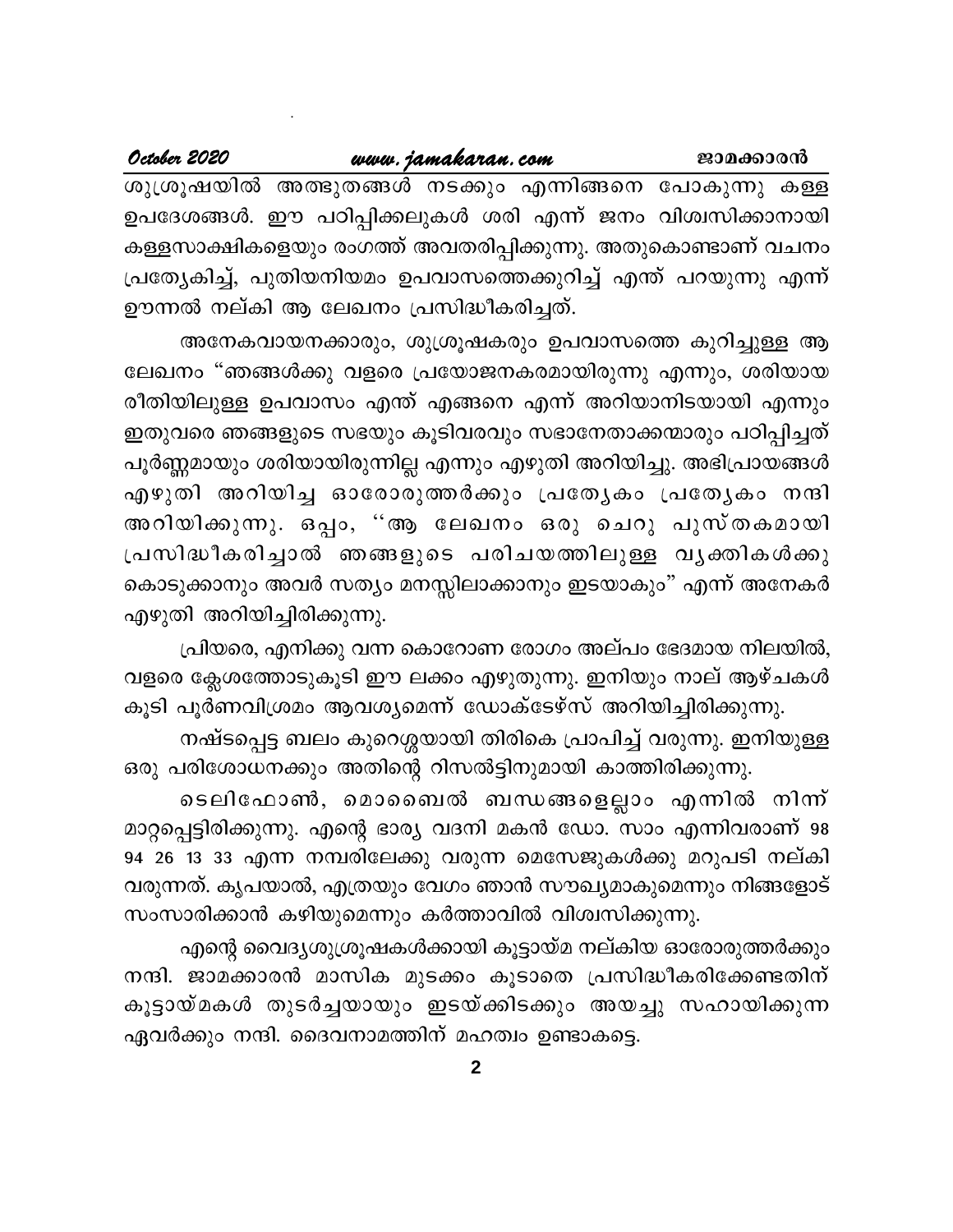| October 2020 | www.jamakaran.com                                                       | ജാമക്കാരൻ |
|--------------|-------------------------------------------------------------------------|-----------|
|              | കഴിഞ്ഞ സെപ്റ്റംബർ ലക്കത്തിൽ – "അഹരോനെപ്പോലുള്ള։                         |           |
|              | ആസ്ഥാനം / ബഹുമതി / വേല / ബഹുമാനം" എന്ന ലേഖനം വായിച്ച്                   |           |
|              | പലരും പല വിധത്തിലുള്ള അഭിപ്രായങ്ങൾ മുന്നോട്ടു വച്ചിരിക്കുന്നു.          |           |
|              | മക്കളെക്കൊണ്ട് സാക്ഷ്യം നഷ്ടപ്പെട്ട്, തന്മൂലം സാമ്പത്തിക ഞെരുക്കത്തിലും |           |
|              | കടഭാരത്തിലും ആയിരിക്കുന്ന ബിഷപ്പുമാരെക്കുറിച്ച് അറിഞ്ഞ് വായനക്കാർ       |           |
|              | ഞെട്ടുകയും സഹതപിക്കുകയും വേദനപ്പെടുകയും ചെയ്തിരിക്കുന്നു.               |           |

ഒരു റിട്ടയർഡ് അച്ചൻ ഇങ്ങനെ എഴുതുന്നു: "ഞങ്ങളുടെ സഭയിൽ മാത്രമല്ല മറ്റ് സഭകളിലും (Denominations) നടക്കുന്ന അന്യായങ്ങളും അതിക്രമങ്ങളും നന്നായി അറിയാം. എന്തു ചെയ്യാം? എന്തെങ്കിലും ചെയ്യാനാകുമെന്ന് കരുതുന്നില്ല. തെറ്റുകൾ ചെയ്യുന്ന സഭാനേതാക്കന്മാർ മനസ്സ് തുടരുന്നു; തെറ്റുകളിൽ കഠിനപ്പെടുത്തി തെറ്റുകൾ ചെയ്തുകൊണ്ടേയിരിക്കുന്നു. ഇങ്ങനെ സാക്ഷ്യമില്ലാതെ ദൈവവേലയെ ചെയ്യുന്ന നേതാക്കന്മാർക്ക് അങ്ങയോട് വെറുപ്പും കോപവും ഉണ്ടാകും. ഞങ്ങൾക്കു ഒരിക്കലും ഉണ്ടാകില്ല. രണ്ടു മൂന്ന് തലമുറകളായി ജാമക്കാരൻ വായിക്കുന്ന ഞങ്ങൾക്ക് ഇക്കാര്യങ്ങൾ പുതിയ അറിവല്ലെങ്കിലും പലർക്കും ഇത് പുതിയ അറിവായിരിക്കും. ഞങ്ങൾ ശുശ്രൂഷയിൽ ആയിരിക്കുമ്പോൾ അവരെ ചോദ്യം ചെയ്യാനോ അവർക്കെതിരെ ഒരു വാക്കു മിണ്ടുവാനോ കഴിയില്ല. അങ്ങനെ എന്തെങ്കിലും ഒന്ന് പറഞ്ഞാൽ അത് നുണയായി സഭാനേതാവിന്റെ കാതിൽ എത്തുകയും പ്രതികാര നടപടി തുടങ്ങുകയും ചെയ്യും. പിന്നെ മറ്റൊരു ബിഷപ്പ് സ്ഥാനമേറ്റെടുത്താൽ മാത്രമെ ആ ശുശ്രൂഷകന് സ്വസ്ഥതയും സമാധാനവും ഉണ്ടാകൂ. അതുകൊണ്ട് ഭൂരിപക്ഷം ശുശ്രൂഷകരും നിശ്ശബ്ദരായി, മിണ്ടാപ്രാണികളായി കാലം തള്ളി നീക്കും". ഇത്തരത്തിൽ വേദന നിറഞ്ഞ പല കത്തുകൾ വന്നിരിക്കുന്നു. ദൈവം തന്നെ നിങ്ങൾക്കു സമാധാനവും ആശ്വാസവും നല്കട്ടെ! കൊറോണ മൂലം കഴിഞ്ഞ 9 മാസമായി നാം മുഖം കാണാതെ കഴിഞ്ഞു. ഇനി എന്ന് തമ്മിൽ കാണും എന്ന് പറയാറായിട്ടില്ല. പ്രാർത്ഥിക്കുക. പ്രാർത്ഥിക്കുന്നു.

> കർത്തൃശുശ്രൂഷയിൽ ഡോ. പുഷ്പരാജ്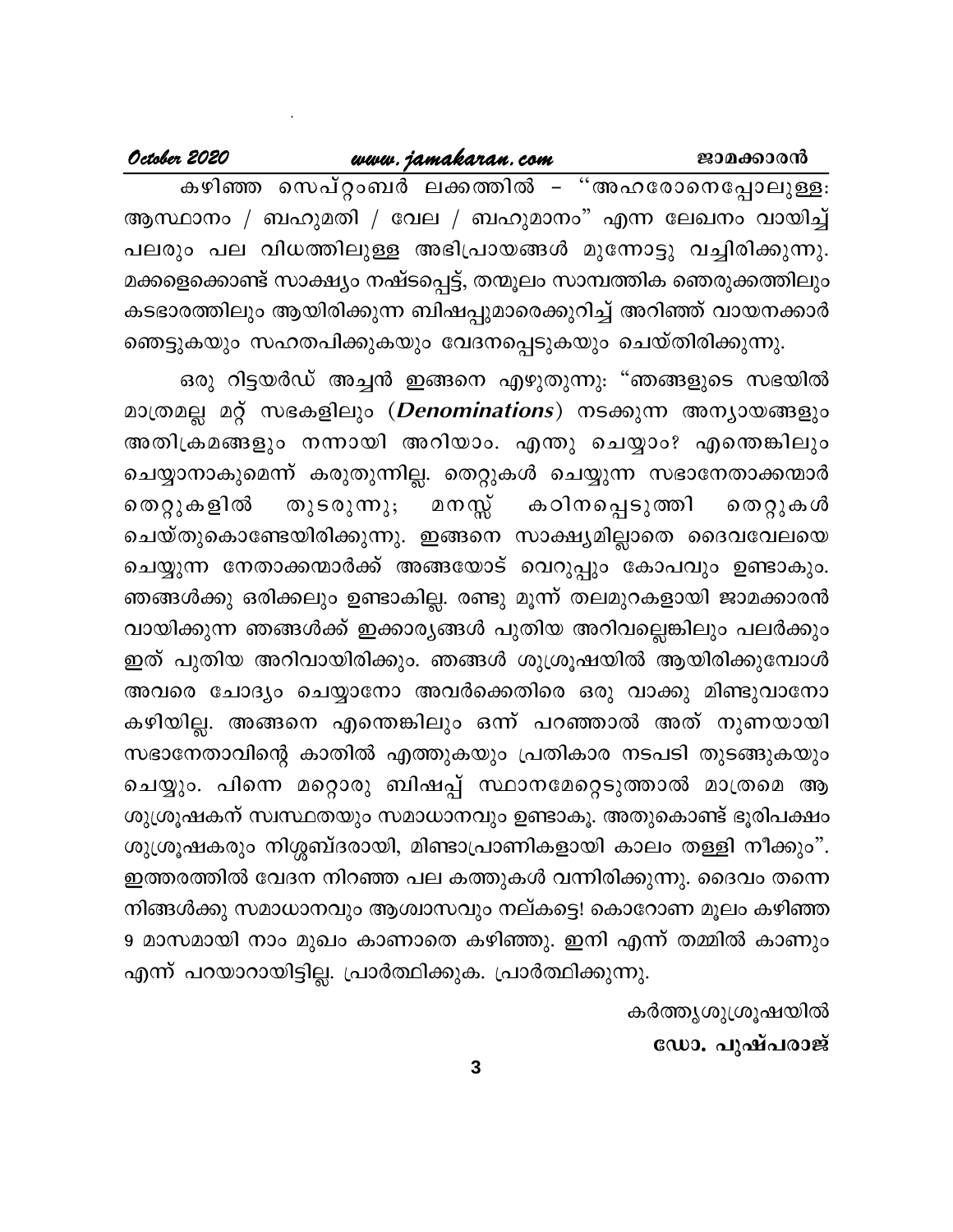# കൊറോണാ അന്തൃകാലത്തിന്റെ **Base 2008 Magazine**

ഡോ. എം.എസ്. വസന്തകുമാർ

ഇടയ്ക്കൊക്കെ നാം ഉപയോഗിക്കുന്ന പഴഞ്ചൊല്ലാണ് "**പാമ്പെന്നാൽ** പടയും നടുങ്ങും" എന്നാൽ ഇന്ന് കൊറോണാ എന്നാൽ പട മാത്രമല്ല famo. വസന്തകുമാര<br>- ഇടയ്ക്കൊക്കെ നാം ഉപയോഗിക്കുന്ന പഴഞ്ചൊല്ലാണ് "**പാമ്പെന്നാൽ**<br>പടയും നടുങ്ങും" എന്നാൽ ഇന്ന് കൊറോണാ എന്നാൽ പട മാത്രമല്ല<br>ലോകം മുഴുവനും പേടിച്ചു വിറയ്ക്കുന്നു. കൊറോണാ വൈറസ്<br>ക്രിസ്ത്യാനികളേയും വെറുതെ വിട്ടില്ല. ഇടയ്ക്കൊക്കെ നാം ഉപയോഗിക്കുന്ന പഴഞ്ചൊല്ലാണ് "**പാമ്പെന്നാൽ**<br>പടയും നടുങ്ങും" എന്നാൽ ഇന്ന് കൊറോണാ എന്നാൽ പട മാത്രമല്ല<br>ലോകം മുഴുവനും പേടിച്ചു വിറയ്ക്കുന്നു. കൊറോണാ വൈറസ്<br>ക്രിസ്ത്യാനികളേയും വെറുതെ വിട്ടില്ല. കോവിഡ് 19 രോഗം ബാധ ് ഇടയ്ക്കൊക്കെ നാം ഉപയോഗിക്കുന്ന പഴഞ്ചെടുത്ത് പാംവെന്നാരം<br>പടയും നടുങ്ങും" എന്നാൽ ഇന്ന് കൊറോണാ എന്നാൽ പട മാത്രമല്ല<br>ലോകം മുഴുവനും പേടിച്ചു വിറയ്ക്കുന്നു. കൊറോണാ വൈറസ്<br>ക്രിസ്ത്യാനികളേയും വെറുതെ വിട്ടില്ല. കോവിഡ് 19 രോഗം ബാ ജീവനോടെ ഇരിക്കുന്ന ക്രിസ്ത്യാനികൾ വിചാരിക്കുന്നു. ഇതിനാൽ ചിലരുടെ വിശ്വാസം കൂടെ നഷ്ടപ്പെടുന്നു. അതുകൊണ്ട് ഇപ്പോൾ ക്രിസ്ത്യാനികളുടെ ഇടയിൽ കാണപ്പെടുന്ന തെറ്റായ അഭിപ്രായങ്ങളേയും, യാഥാർത്ഥ്യമായ കാരണങ്ങളേയും ദൈവം നമുക്ക് കാണിച്ചു തരുന്ന അഥവാ ദൈവം നമ്മെ പ**ിപ്പിക്കുന്ന** വിഷയങ്ങളേയും വേദപുസ്തകത്തിന്റെ അടിസ്ഥാനത്തിൽ ഗവേഷണം ചെയ്തു നോക്കാം.

**4** കൊറോണാ <mark>അന്ത്യകാലത്തിന്റെ</mark> അടയാളം എന്ന് ഇപ്പോഴുള്ള ചില ക്രിസ്ത്യാനികൾ പൊതുവായി ചിന്തിക്കുന്നു. ഇതുകൊണ്ട് കൊറോണയോടെ **അന്ത്യകാലവും** വന്നു എന്നും ഇതോടെ **ലോകം അവസാനിക്കും** എന്നും ഇപ്പോഴുള്ള ക്രിസ്ത്യാനികൾ പ്രസംഗിക്കാൻ തുടങ്ങിക്കഴിഞ്ഞു. ഇതുപോലെ തന്നെ ഇതിനുമുമ്പും യു<mark>ദ്ധങ്ങൾ, പ്രകൃതി</mark> ദുരന്തങ്ങൾ, മനുഷ്യനെ മരണത്തിലേക്ക് നയിക്കുന്ന മഹാമാരി സംഭവിച്ച കാലങ്ങളിലും ഒരുവിഭാഗം ക്രിസ്ത്യാനികൾ ഇങ്ങനെ തന്നെ പ്രസംഗിച്ചിരുന്നു. എന്തുകൊണ്ടെന്നാൽ ഇപ്പോഴുള്ള ക്രസ്ത്യാനിക്ക് പ്രസ്കാര്ക്കാര് തുടങ്ങിക്കഴിഞ്ഞു. ഇതുപോലെ<br>തന്നെ ഇതിനുമുമ്പും **യുദ്ധങ്ങൾ, പ്രകൃതി ദുരന്തങ്ങൾ,** മനുഷ്യനെ<br>മരണത്തിലേക്ക് നയിക്കുന്ന മഹാമാരി സംഭവിച്ച കാലങ്ങളിലും ഒരുവിഭാഗം<br>ക്രിസ്ത്യാനികൾ ഇങ്ങനെ തന്നെ **ലോകാവസാനത്തിനും** ഇടയിലുള്ള വൃത്യാസത്തെ മനസ്സിലാക്കാൻ കഴിയാത്തതുകൊണ്ട് ലോകത്തിൽ എന്തെങ്കിലും ഒരു ദുരന്തം ഉണ്ടായാൽ,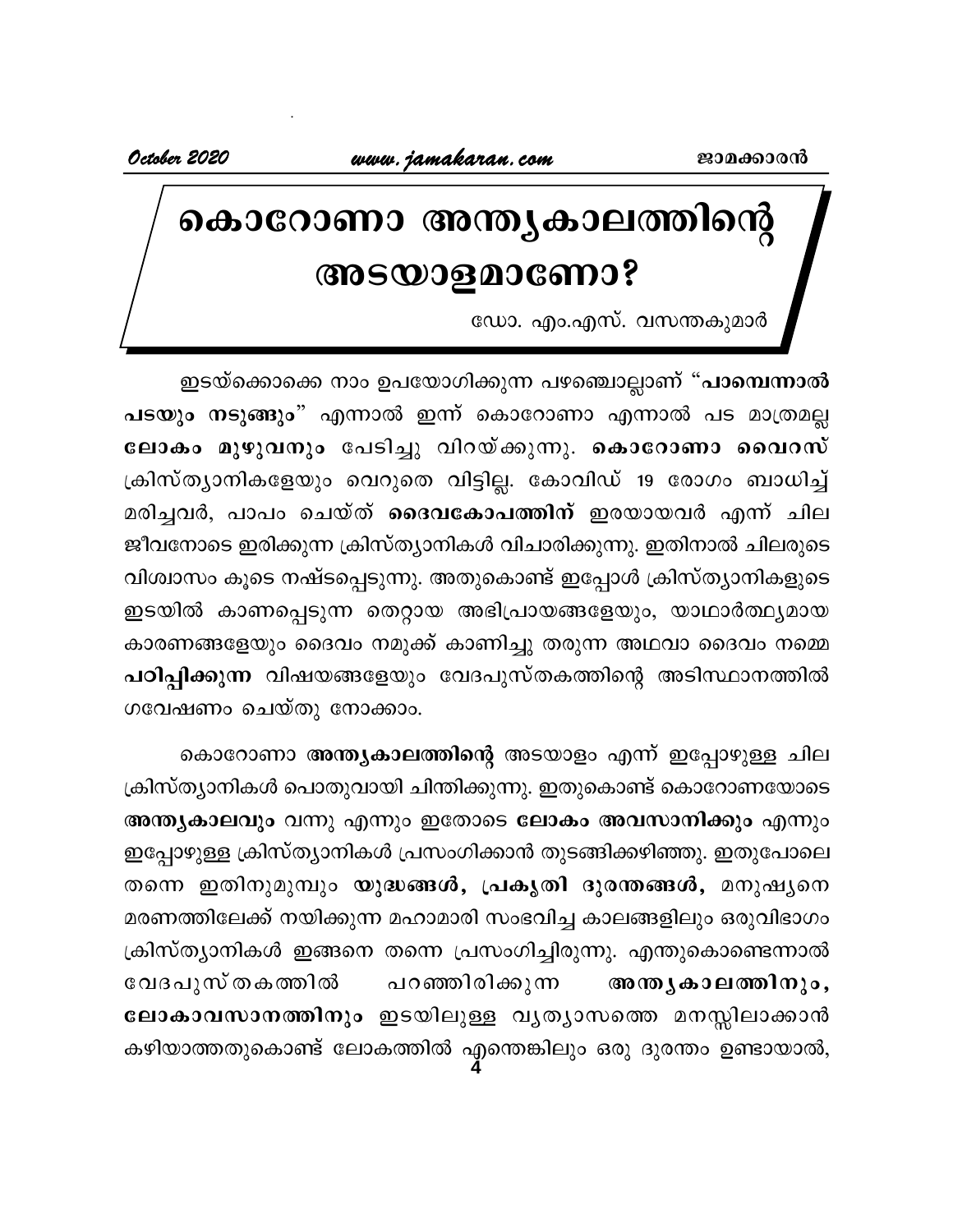അല്ലെങ്കിൽ നാശനഷ്ടങ്ങൾ ഉണ്ടായാൽ ഉടനെ <mark>അന്ത്യകാലം വന്നു</mark> എന്നു പറഞ്ഞു കലങ്ങിപ്പോകുന്നു.

വേദപസ്തകത്തിലെ എന്നാൽ സതൃത്തിൻപ്രകാരം യേശുക്രിസ്തുവിന്റെ രണ്ട് വരവിന്റെ ഇടയിലുള്ള കാലമാണ് അന്ത്യകാലം. അതോടുകൂടെ ലോകത്തിൽ നിന്നും സഭ മാറ്റപ്പെടുന്നതിന് ശേഷം ഉണ്ടാകുന്ന അന്തിക്രിസ്തുവിന്റെ 7 വർഷത്തെ ഭരണകാലമാണ് ലോകത്തിന്റെ അന്തൃകാലം. മത്തായി 24–ാം അദ്ധ്യായത്തിൽ ഈ അന്തൃകാലത്തെപ്പറ്റി ശിഷൃന്മാരുടെ ചോദൃത്തിനുള്ള ഉത്തരമായി യേശുക്രിസ്തു പറയുന്നത് (മത്താ. 24:3) ഇതുകൊണ്ടാണ് എ.ഡി. ആദൃനൂറ്റാണ്ടിൽ പുതിയനിയമപുസ്തകം എഴുതിയവർ തങ്ങൾ അന്തൃകാലത്തിൽ ജീവിക്കുന്നതായി രേഖപ്പെടുത്തിയിരിക്കുന്നു. എന്തുകൊണ്ടെന്നാൽ അന്ത്യകാലത്തിൽ വരുന്ന മശിഹായായി പഴയനിയമത്തിൽ വാഗ്ദത്തം ചെയ്യപ്പെട്ട യേശുക്രിസ്തു മശിഹാ ആയി വന്നതുകൊണ്ട് യേശുക്രിസ്തുവിന്റെ ആദ്യത്തെ വരവോടുകൂടെ അന്ത്യകാലവും തുടങ്ങിയതിനെ അവർ അറിഞ്ഞിരുന്നു.

യേശുക്രിസ്തുവിന്റെ ആദൃത്തെ വരവോടെ അന്തൃകാലം തുടങ്ങിയതുകൊണ്ട് അവൻ ലോകസ്ഥാപനത്തിന് മുമ്പേ മുന്നറിയപ്പെട്ടവനും അവൻ മുഖാന്തരം ദൈവത്തിൽ വിശ്വസിക്കുന്ന നിങ്ങൾ നിമിത്തം <mark>ഈ</mark> അന്ത്യകാലത്ത് വെളിപ്പെട്ടവനും ആകുന്നു (1 പത്രോ. 1:20) എന്ന് പത്രോസ് രേഖപ്പെടുത്തിയിരിക്കുന്നു. ഈ വചനപ്രകാരം യേശുക്രിസ്തുവിന്റെ ആദ്യത്തെ വരവാണ് അന്ത്യകാലത്തിന് തുടക്കമായിട്ടുള്ളത്. ഇതുപോലെ തന്നെ എബ്രായ ലേഖനത്തിലും യേശുക്രിസ്തു മുഖാന്തരം ദൈവം മനുഷ്യനോട് ഇടപെട്ടതിനെക്കുറിച്ച് പറയുമ്പോൾ **ഈ അന്ത്യകാലത്ത്** പുത്രൻ മുഖാന്തരം നമ്മോട് അരുളി ചെയ്തിരിക്കുന്നു (എബ്രാ. 1:2) എന്നും യേശുക്രിസ്തുവിന്റെ ക്രൂശുമരണത്തെക്കുറിച്ച് വിവരിക്കുമ്പോൾ അവൻ ലോകാവസാനത്തിൽ സ്വന്തയാഗം കൊണ്ട് പാപപരിഹാരം വരുത്തുവാൻ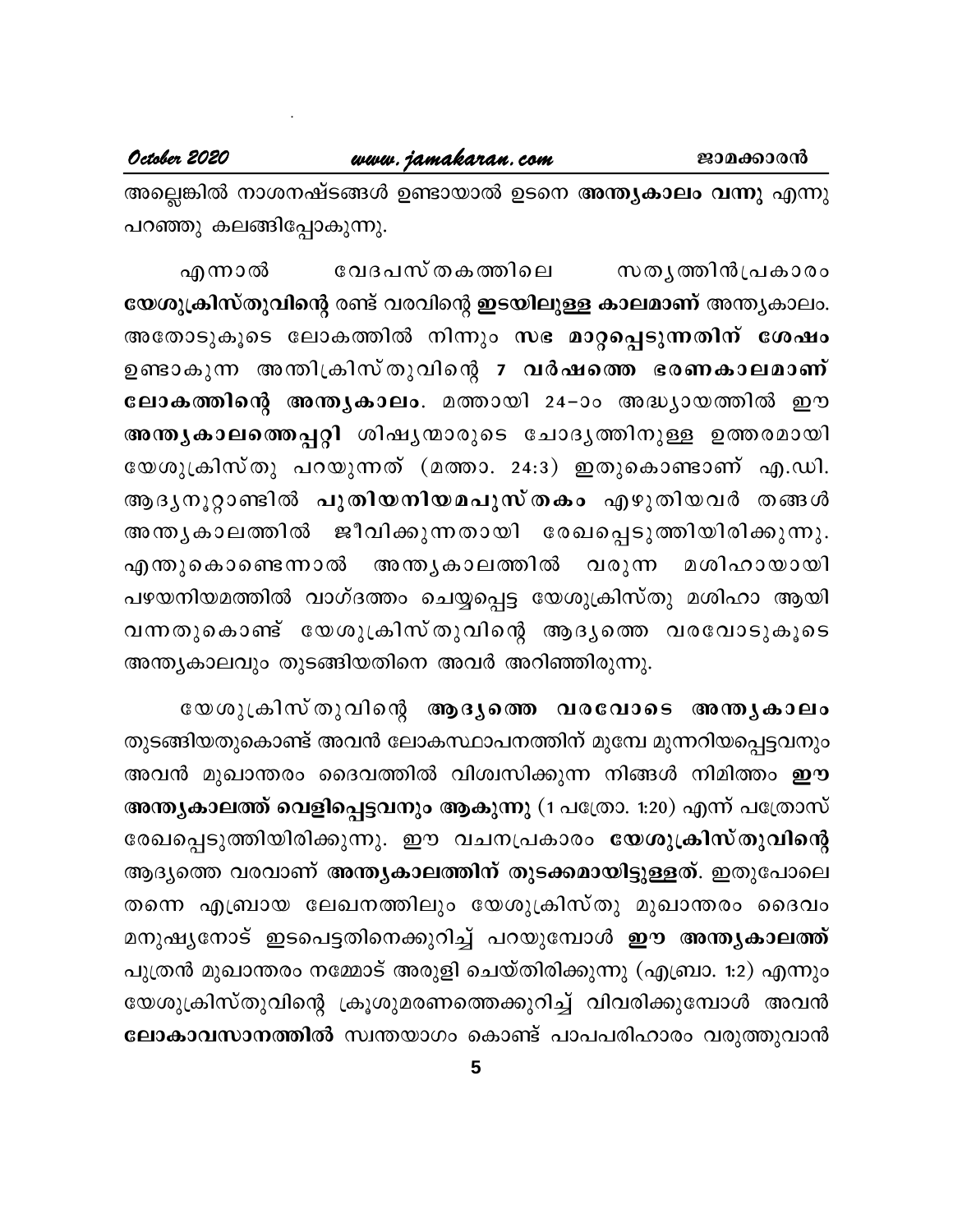#### www.jamakaran.com

ഒരിക്കൽ പ്രത്യക്ഷനായി (എബ്രാ. 9:26) എന്നും രേഖപ്പെടുത്തിയിരിക്കുന്നു. സതൃത്തിൽ ഈ വചനത്തിൽ അന്തൃകാലം ആരംഭിച്ചതിനെക്കുറിച്ച് വിവരിക്കുന്നു. യേശുക്രിസ് തുവിന്റെ എന്നാലും ഇവ ആദൃവരവിനെക്കുറിച്ചുള്ള രേഖയായതുകൊണ്ട് അന്തൃകാലം യേശുക്രിസ്തുവിന്റെ ആദ്യവരവിൽ തന്നെ ആരംഭമായി കഴിഞ്ഞു എന്നു നമുക്ക് മനസ്സിലാക്കാം. ഇതുകൊണ്ടാണ് പെന്തക്കോസ്തു നാളിൽ പരിശുദ്ധാത്മാവിനെ നല്കപ്പെട്ടത്. <mark>അന്ത്യകാലത്ത്</mark> സംഭവിക്കുന്ന കാര്യമായി പത്രോസ് ഇതിനെ വിവരിക്കുന്നു (അപ്പോസ്തല പ്രവർത്തി 2:17). ഇതുപോലെ തന്നെ അപ്പോസ്തലൻമാരായ യോഹന്നാനും യാക്കോബും തങ്ങൾ ജീവിച്ചിരുന്ന കാലത്തിലുള്ള ജനങ്ങൾക്ക് എഴുതിയ ലേഖനങ്ങളിൽ കുഞ്ഞുങ്ങളേ ഇത് അന്ത്യനാഴികയാകുന്നു (1 യോഹ. 2:18) എന്നും അന്ത്യകാലത്ത് നിങ്ങൾ നിക്ഷേപങ്ങളെ ശേഖരിച്ചിരിക്കുന്നു (യാക്കോ. 5:3) എന്നും പറഞ്ഞിരിക്കുന്നു. അതുകൊണ്ട് ഇപ്പോൾ **കൊറോണാ** എന്ന ക്രൂരമായ വൈറസ് അന്ത്യകാലത്തിന്റെ അടയാളം എന്നു പറയുന്നത് വേദപുസ്തക സതൃത്തിന് വിരുദ്ധമായ ഉപദേശമായി കാണുന്നത്.

# ലോകാവസാനത്തിന്റെ അടയാളങ്ങൾ എപ്പോൾ ഉണ്ടാകും?

കൊറോണാ എന്ന ഭയങ്കര വൈറസ് അന്ത്യകാലത്തിന്റെ അടയാളമല്ല എന്നാൽ ലോകാവസാനത്തിനെക്കുറിച്ചുള്ള യേശുക്രിസ്തുവിന്റെ ഉപദേശങ്ങളിലും വെളിപ്പാട് പുസ്തകത്തിൽ മുന്നറിയിച്ചിട്ടുള്ള ബാധകളും, മഹാമാരികളും എപ്പോൾ വരും എന്ന് ക്രിസ്ത്യാനികൾ ചോദിക്കുന്നത് സാധാരണമാണ്. ഇതിന് കാരണം ഇവർ ഭൂരിപക്ഷവും യേശുക്രിസ്തുവിന്റെ രണ്ടാം വരവ് രണ്ട് കാലഘട്ടങ്ങളിലായി സംഭവിക്കും എന്നതിനെക്കുറിച്ച് അറിയാത്തവരായി അല്ലെങ്കിൽ അതിനെ സ്വീകരിക്കാത്തവരായി അഥവ ഇത് മനസ്സിലാക്കത്തവരാ**യി** കുറിപ്പിട്ട ஹு പ്രവചനങ്ങളെ വ്യാഖ്യാനിക്കുന്നതുകൊണ്ടാണ്. എന്നാൽ വേദപുസ്തക അടിസ്ഥാനത്തിൽ യേശുക്രിസ്തുവിന്റെ രണ്ടാം വരവ് രണ്ട് ഘട്ടമായി സംഭവിക്കുന്നു.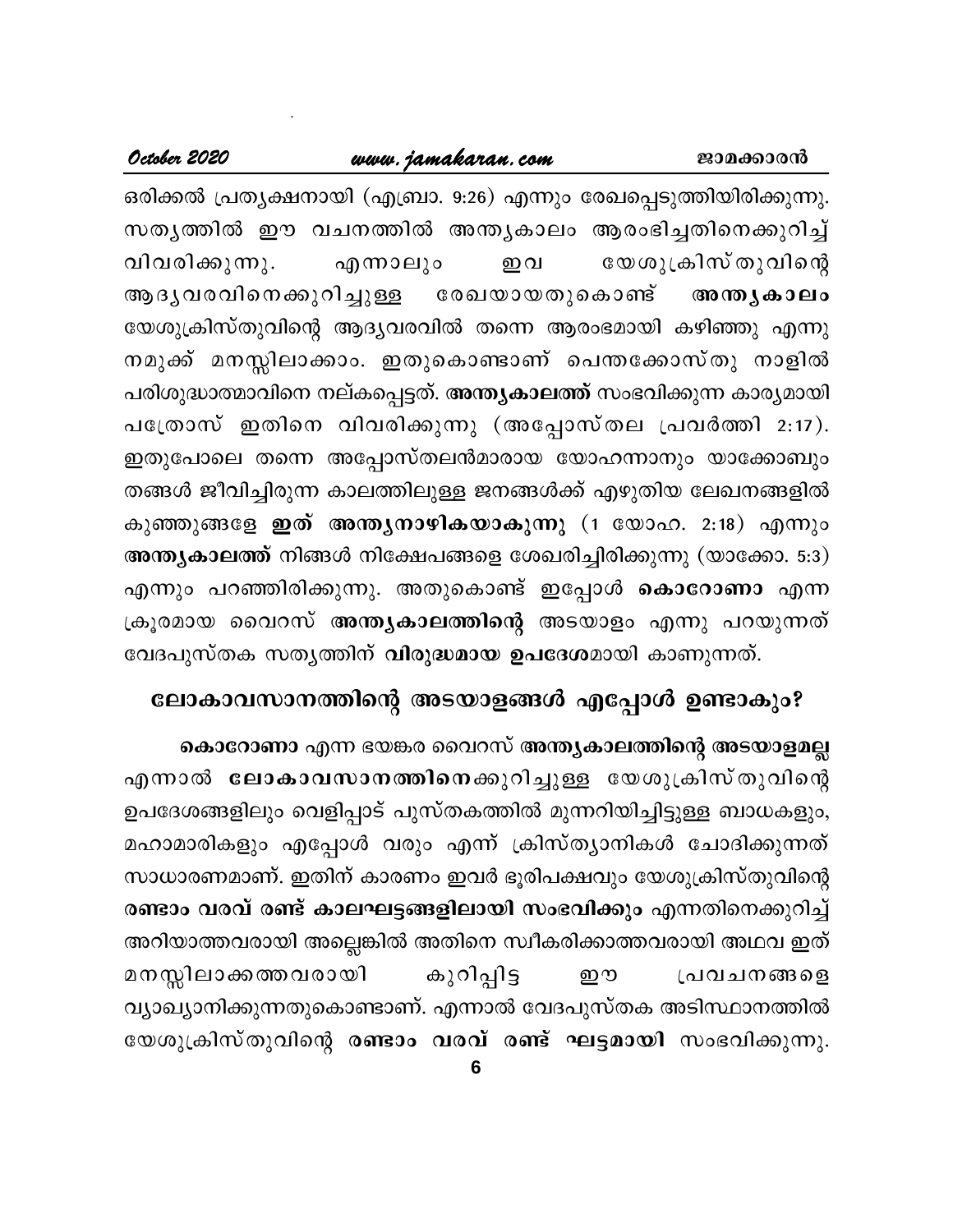#### www.jamakaran.com

October 2020

അതായത് ആദൃഘട്ടത്തിൽ ലോകത്തിൽ ഉള്ള തന്റെ സഭയെ എടുത്തുകൊൾവാനായി യേശുക്രിസ്തു സ്വർഗ്ഗത്തിൽ നിന്നും ഇറങ്ങി ആകാശത്തിലേക്ക് വരും. അപ്പോൾ യേശുക്രിസ്തുവിൻ മരിച്ചവർ ഉയർത്തെഴുന്നേൽക്കും (1 തെസ്സ. 4:16, 17). എന്നാൽ അതിന് ശേഷം 7 വർഷങ്ങൾ അന്തിക്രിസ്തുവിന്റെ ലോകം മുഴുവനുമുള്ള ഭരണം, അതിന്റെ അവസാനം തന്നോടുകൂടെയുള്ള സഭയോട് കൂടെ പ്രതൃക്ഷമായി യേശുക്രിസ്തു ഈ ലോത്തിലേക്ക് വരും (യൂദാ. 1:14, 15). അന്തിക്രിസ്തുവിന്റെ രാജൃത്തെ മുഴുവനും നീക്കിയതിന് ശേഷം യേശുക്രിസ്തു തന്റെ 1000 വർഷത്തെ ഭരണം തുടങ്ങും (വെളി. 11:15). ഇതിൽ ആദൃത്തേത് രഹസൃവരവെന്നും രണ്ടാമത്തതിനെ പരസൃമായ വരവെന്നും ക്രിസ്ത്യാനികൾ വിളിക്കുന്നു. അതോടുകൂടെ യേശുക്രിസ്തുവിന്റെ രഹസ്യവരവ് ആർക്കും അറിയാത്ത വിധത്തിൽ കള്ളൻ വരുന്നതുപോലെ ഉണ്ടാകും എന്നും (ലൂക്കാ. 12 : 39, 40). പരസ്യമായ വരവിനെ എല്ലാവരും കാണത്തക്കവിധത്തിൽ ഉണ്ടാകും എന്നും (വെളി. 1:8) വേദപുസ്തകം പറയുന്നു. യേശുക്രിസ്തുവിന്റെ രണ്ടാം വരവ് രണ്ട് ഘട്ടങ്ങളിലായി സംഭവിക്കുന്നതുകൊണ്ട്, യേശുക്രിസ്തുവിന്റെ വരവിനെക്കുറിച്ചുള്ള പ്രവചനങ്ങളിൽ **ഏതൊക്കെ** യേശുക്രിസ്തുവിന്റെ രഹസൃവരവിൽ നടക്കും എന്നതിനെക്കുറിച്ചും; **ഏതൊക്കെ** പ്രത്യക്ഷ വരവിന് മുമ്പ് സംഭവിക്കും എന്നതിനെക്കുറിച്ച് ഭൂരിപക്ഷം ക്രിസ്തൃാനികൾ **വൃതൃാസമായി** കാണുന്നില്ല. ഇതുകൊണ്ടാണ് പരസൃവരവിന് മുമ്പ് സംഭവിക്കാൻ പോകുന്നതിനെക്കുറിച്ച് മുന്നറിയിച്ചിരിക്കുന്ന കാരൃങ്ങളെ ഇപ്പോൾ സംഭവിച്ചുകൊണ്ടിരിക്കുന്നതായി ്രകിസ് തൃാനികൾ തെറ്റായി അഭിപ്രായപ്പെടുന്നു. സത്യത്തിൽ യേശുക്രിസ്തുവിന്റെ രഹസ്യവരവ് ആരും പ്രതീക്ഷിക്കാത്ത നേരത്ത് പെട്ടെന്ന് സംഭവിക്കുന്നതുകൊണ്ട് അത് <mark>കള്ളൻ</mark> വരുന്നതുപോലെ എന്ന് വേദപുസ്തകത്തിൽ രേഖപ്പെടുത്തിയിരിക്കുന്നു (മത്തായി 24:42−44). എന്നാൽ രഹസൃവരവിന്റെ അടയാളങ്ങൾ നല്കപ്പെട്ടിട്ടില്ല. എന്തെന്നാൽ **അടയാളങ്ങൾ** നല്കിയിരുന്നാൽ രഹസ്യവര**വ്**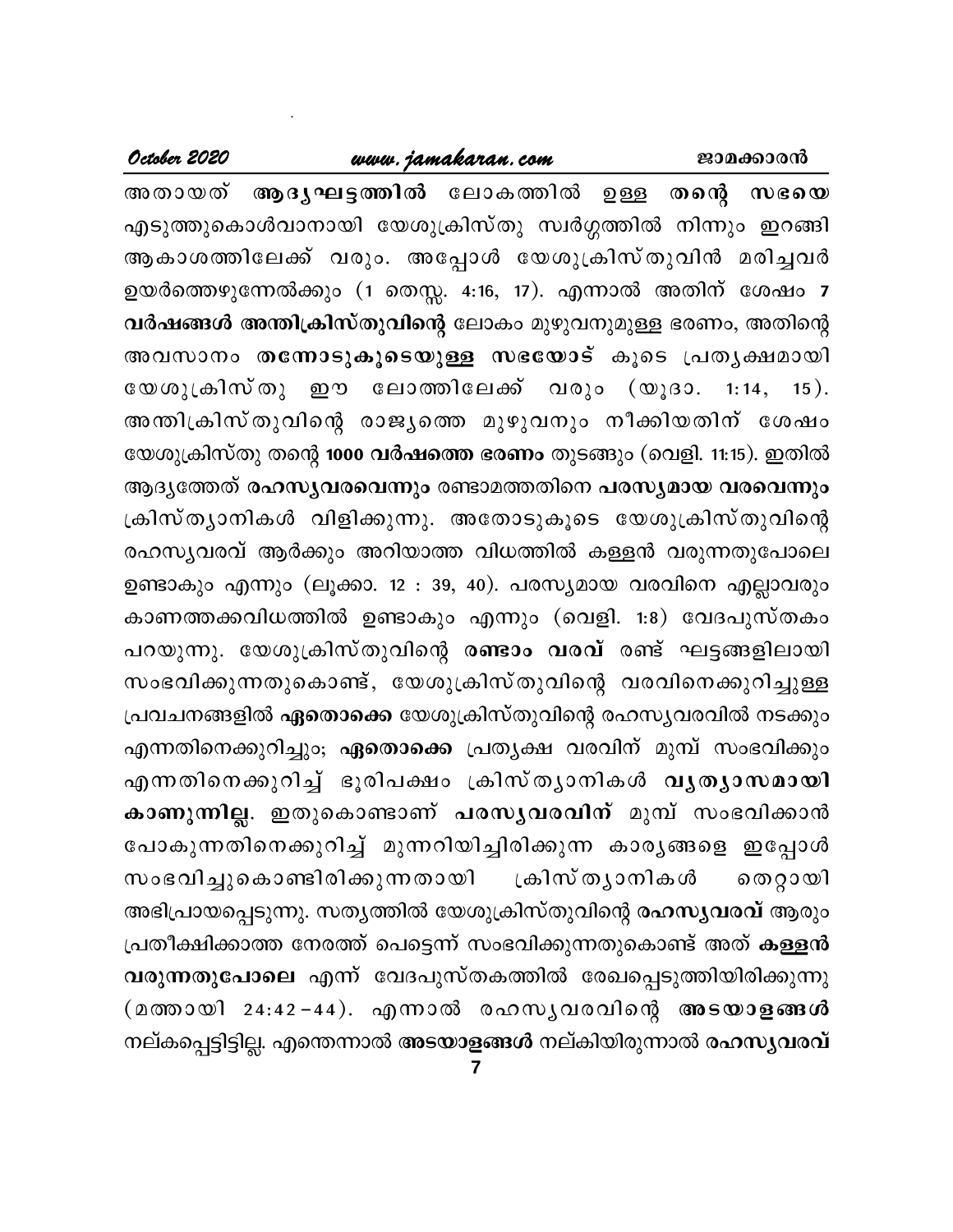## www.jamakaran.com

October 2020

ആരും പ്രതീക്ഷിക്കാത്ത നേരത്ത് നടക്കുന്ന സംഭവമായിരിക്കില്ലല്ലോ! അതുമാത്രമല്ല അടയാളങ്ങൾ വച്ച് എളുപ്പത്തിൽ വരവിന്റെ കാലത്തെക്കുറിച്ച് അറിയാൻ കഴിയും. അതുകൊണ്ടാണ് യേശുക്രിസ്തുവിന്റെ പരസ്യമായ രണ്ടാം വരവിനെ അടയാളങ്ങളായി വേദപുസ്തകത്തിൽ മുൻകൂട്ടി പറഞ്ഞിരിക്കുന്നത്. ഇതൊക്കെ യേശുക്രിസ്തുവിന്റെ പരസൃവരവിന്റെ അടയാളമായിട്ടാണ് കാണുന്നത്. എന്നാൽ എ.ഡി. 70−ാം വർഷം മുതൽ ലോകത്തിൽ ഇല്ലാതിരുന്ന **യിസ്രയേൽ** എന്ന രാജ്യം **വീണ്ടും** 1948 –ാം വർഷം **ഉണ്ടായത്** തന്റെ പരസ്യവരവിന്റെ കാലത്ത് സംഭവിക്കുന്ന **ഒ**രു അടയാളമായി യേശു മുൻകൂട്ടി പറഞ്ഞിരിക്കുന്നതുകൊണ്ട് (മത്താ. 24:32,33). അവന്റെ വരവ് സമീപമായിരിക്കുന്നു എന്ന് ഇപ്പോൾ മനസ്സിലാക്കാൻ കഴിയും. എന്നാൽ ലോകത്തിൽ നിന്ന് സഭ എപ്പോൾ എടുക്കപ്പെടും എന്ന് നമുക്ക് അറിയില്ല. എന്തുകൊണ്ടെന്നാൽ ഇത നമുക്ക് അറിയിക്കുന്നത് ദൈവഹിതമല്ല. അതുകൊണ്ടാണ് മനുഷ്യപുത്രൻ വരുന്ന നാളും, നാഴികയും നിങ്ങൾ അറിയായ്ക കൊണ്ട് ഉണർന്നിരിപ്പിൻ (മത്താ. 25:13) എന്ന് യേശു പറഞ്ഞിട്ടുള്ളത്. അതുകൊണ്ട് ഇപ്പോൾ വന്നിട്ടുള്ള കൊറോണ വൈറസിന്റെ ബാധകളെ വച്ച് ആ ദിവസത്തെ കണക്കാക്കാൻ പറ്റില്ല.

യേശുക്രിസ്തു തന്റെ സഭയെ ചേർപ്പാനായി എപ്പോൾ വരും എന്നതിനെക്കുറിച്ച് നമുക്ക് അറിയിക്കുന്നത് ദൈവഹിതമല്ല എന്നതുകൊണ്ട് അവൻ മാനുഷിക നിയമങ്ങൾക്ക് കീഴടങ്ങി മനുഷൃനായി ഈ ലോകത്തിൽ ജീവിച്ചിരുന്ന കാലത്തിൽ യേശുവിനും ௵ ദിവസത്തെക്കുറിച്ച് അറിയില്ലായിരുന്നു. എന്നാൽ അവൻ മരിച്ച് ഉയർത്തെഴുന്നേറ്റ് തേജസ്സ്ക്കരിക്കപ്പെട്ടതിന് ശേഷവും ആ ദിവസത്തെക്കുറിച്ച് അറിഞ്ഞിരുന്നെങ്കിലും അത് നമുക്ക് വെളിപ്പെടുത്തുന്നത് ദൈവഹിതമല്ല എന്നതുകൊണ്ടാണ് പിതാവ് തന്റെ സ്വന്ത അധികാരത്തിൽ വച്ചിട്ടുള്ള കാലങ്ങളെയോ സമയങ്ങളെയോ അറിയുന്നത് നിങ്ങൾക്കുള്ളതല്ല (അപ്പോസ്തല പ്രവർത്തി 1:7) എന്നു യേശു പറഞ്ഞത്. അതുകൊണ്ട് ആ കാലങ്ങളെക്കുറിച്ച് യേശുവിനറ്റിയില്ല എന്ന് നാം കരുതരുത്.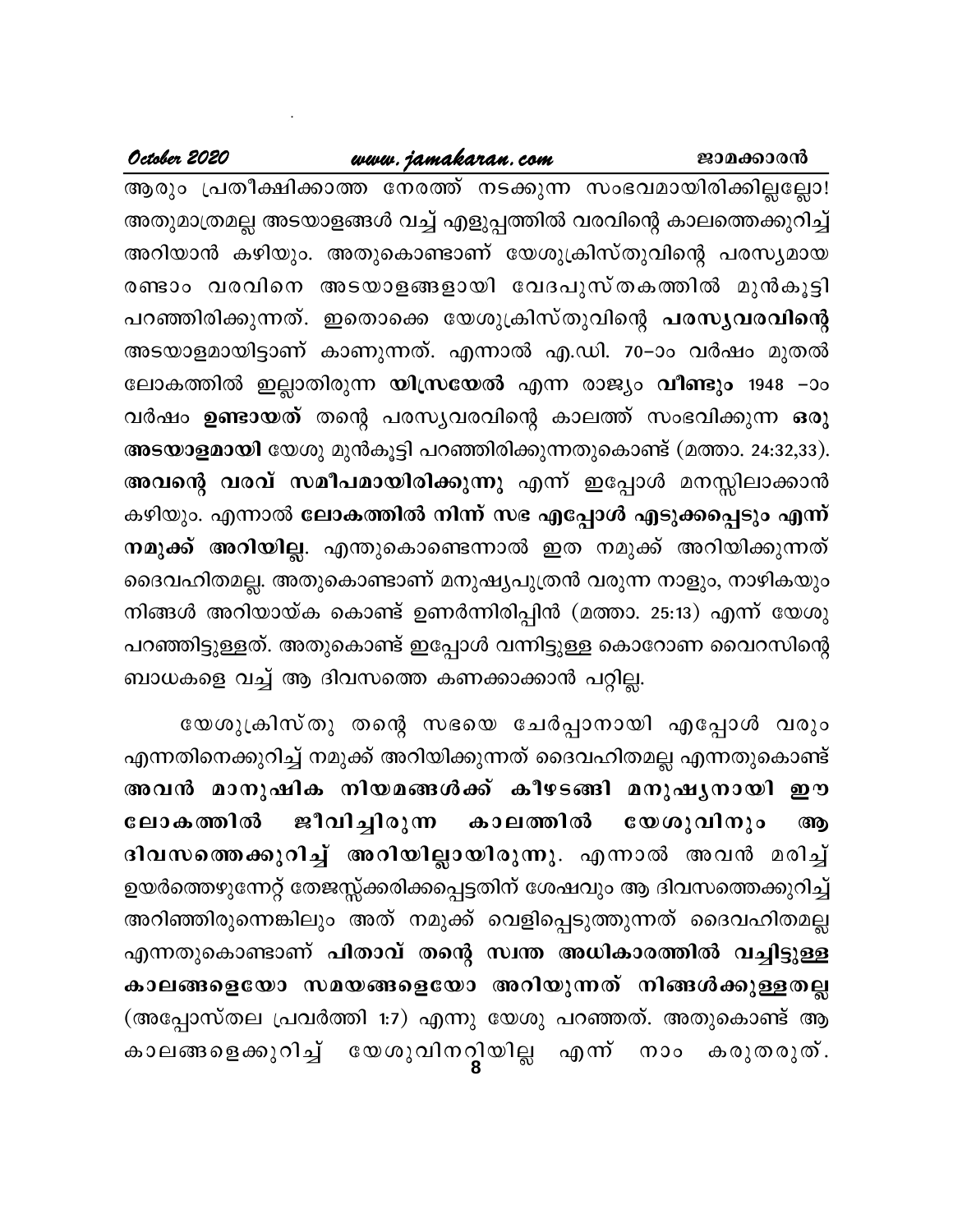## www.jamakaran.com

October 2020

എന്തുകൊണ്ടെന്നാൽ ആ കാലം **എനിക്കറിയില്ല** എന്ന് യേശു പറഞ്ഞിട്ടില്ല. ആ കാലങ്ങളെക്കുറിച്ച് <mark>നിങ്ങൾ അറിയേണ്ട ആവശ്യമില്ല</mark> എന്നു മാത്രമാണ് യേശു പറഞ്ഞത്. എന്നാലും യേശുക്രിസ്തുവിന്റെ മറുപടി കഠിനമായിരുന്നു. എന്തുകൊണ്ടെന്നാൽ നിങ്ങൾക്ക് ഉള്ളതല്ല എന്ന വാക്കിന്റെ പ്രയോഗം അത് നിങ്ങൾക്ക് ഉള്ള ജോലിയല്ല എന്നു പറഞ്ഞതായി കാണപ്പെടുന്നു.

എന്തെന്നാൽ ലോകചരിത്രത്തിന് ദൈവം വച്ചിട്ടുള്ള കാലങ്ങളും, സമയങ്ങളും ആരാഞ്ഞറിയുന്നത്. നമുക്ക് ദൈവം തന്ന ജോലിയല്ല. ഇതിനാൽ ലോകത്തിന്റെ ഭരണകാലത്തിന്റെയും ഇപ്പോഴുള്ള യേശുക്രിസ്തുവിന്റെ വരവിന്റേയും സമയത്തെക്കുറിച്ച് അത് പ്രവചനമായി അറിയിക്കുന്നത് നാം ചെയ്യേണ്ട കാരൃമല്ല. എന്തുകൊണ്ടെന്നാൽ യേശുക്രിസ്തുവിന്റെ വരവ് ആർക്കും അറിയാത്ത് ദൈവീക രഹസ്യമായി വച്ചിരിക്കുന്നു (മർക്കോ. 13:32). ഇതുകൊണ്ടാണ് യേശുക്രിസ്തുവിന്റെ വരവിനും, ലോകാവസാന സംഭവങ്ങൾക്കും സമയത്തെക്കുറിച്ച് അറിയിച്ചിട്ടുള്ള പ്രവചനങ്ങളിൽ ഒന്നുപോലും ഇതുവരെ നിറവേറിയിട്ടില്ല. അതുകൊണ്ട് യേശുക്രിസ്തു വീണ്ടും വരുന്ന ദിവസത്തെക്കുറിച്ച് ദൈവത്തിന് പദ്ധതി ഉണ്ടെങ്കിലും അത് നമ്മെ അറിയിക്കുന്നത് ദൈവഹിതമല്ല എന്നതുകൊണ്ട് ദൈവം രഹസ്യമായി വച്ചിരിക്കുന്ന കാലത്തെ നാം ഊഹിക്കാനോ അല്ലെങ്കിൽ <mark>കൊറോണാ വൈറസ് വന്നതുകൊണ്ട്</mark> ആ ഇപ്പോൾ വന്നു കഴിഞ്ഞു എന്ന് പറയാനോ പാടില്ല. കാലം എന്തുകൊണ്ടെന്നാൽ യേശുക്രിസ്തു എപ്പോൾ വരും എന്ന് അറിയുന്നതല്ല. മറിച്ച് അവൻ എപ്പോൾ വന്നാലും അവന്റെ വരവിന് നാം <mark>ഒരുങ്ങി ഇരിക്കണം</mark> എന്നാണ് യേശു നമ്മിലൂടെ പ്രതീക്ഷിക്കുന്നത്.

യേശുക്രിസ്തുവിന്റെ രണ്ടാം വരവിന്റെ അടയാളമായി <mark>ബൈബിളിൽ</mark> രേഖപ്പെടുത്തിയിട്ടുള്ള നാശനഷ്ടങ്ങൾ ലോകത്തിൽ നിന്ന് സഭ മാറ്റപ്പെട്ടതിന് ശേഷം അന്തിക്രിസ്തുവിന്റെ ഭരണകാലത്തിലാണ് സംഭവിക്കുന്നത്. എന്തെന്നാൽ യേശുക്രിസ്തു മത്താ. 24–ാം അദ്ധ്യായം 4

 $9$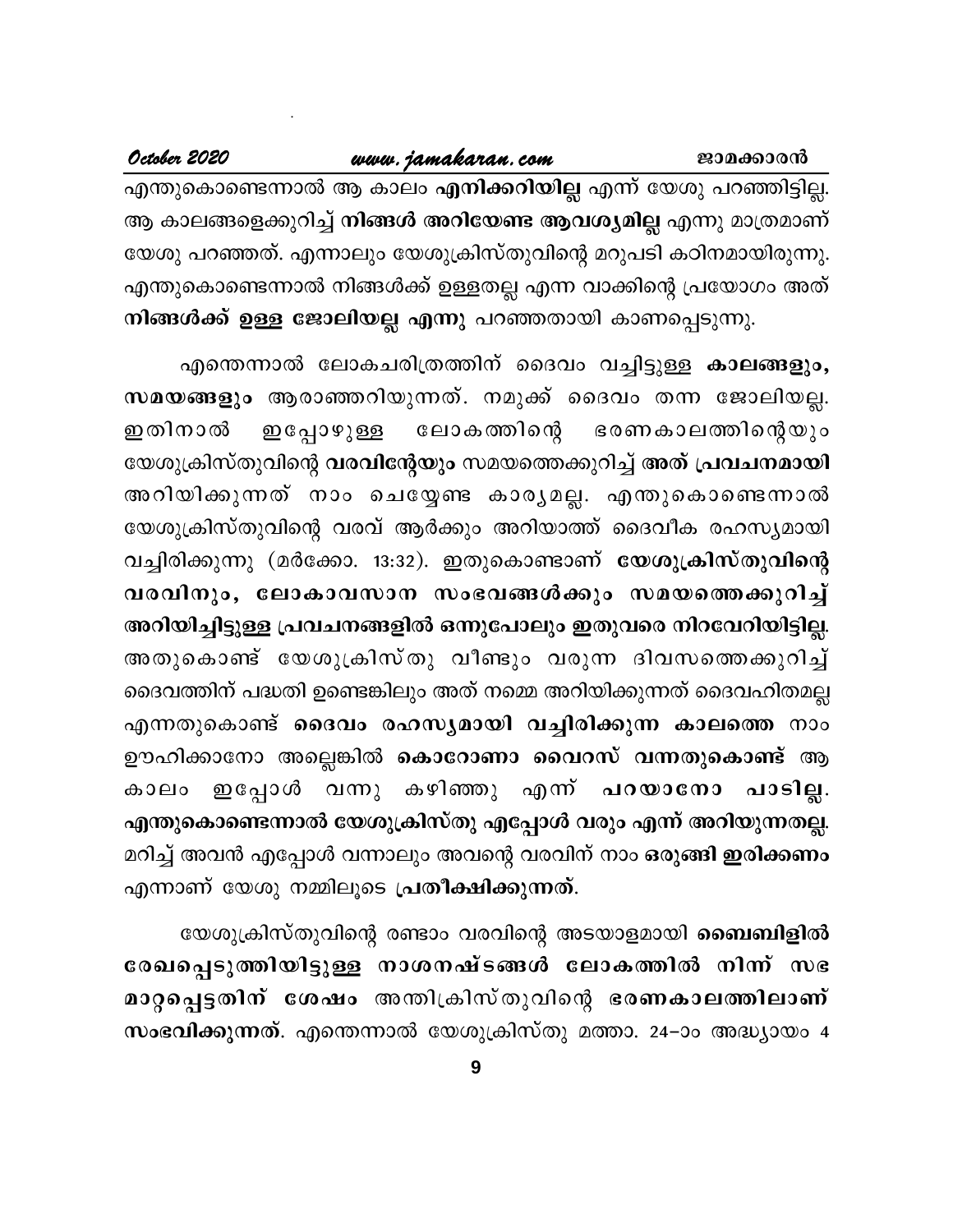## www.jamakaran.com

October 2020

മുതൽ 36 വരെ ലോകത്തിന്റെ അന്ത്യത്തിൽ യേശുക്രിസ്തുവിന്റെ പരസൃവരവിന് മുമ്പ് സംഭവിക്കുന്ന കാരൃങ്ങളെക്കുറിച്ച് മുന്നറിയിപ്പ് നല്കിയിരിക്കുന്നു. ഇതുകൊണ്ടാണ് ഈ വചനങ്ങളുടെ അവസാനഭാഗത്ത് അതായത് 30−ാം വാകൃത്തിൽ അപ്പോൾ മനുഷൃപുത്രന്റെ അടയാളം ആകാശത്തു വിളങ്ങും; അന്ന് ഭൂമിയിലെ സകല ഗോത്രങ്ങളും വിലപിച്ചും കൊണ്ട് മനുഷൃപുത്രൻ ആകാശമേഘങ്ങളിൽ മഹാശക്തിയോടും തേജസോടും കൂടെ വരുന്നതു കാണും. ഈ വചനപ്രകാരം യേശുക്രിസ്തുവിന്റെ വരവ് ഭൂമിയിലുള്ള സകല ഗോത്രങ്ങളും കാണുന്ന വിധത്തിലായിരിക്കും എന്നതുകൊണ്ട് ഇത് ലോകത്തിൽ നിന്നും സഭ മാറ്റപ്പെടുന്നതിനെക്കുറിച്ചുള്ള മുന്നറിയിപ്പല്ല. അവന്റെ പരസൃവരവിനെ കുറിച്ചുള്ള പ്രവചനം മാത്രമാണ്. ഇതുകൊണ്ടാണ് ഇവയെ ശൂന്യമാക്കുന്ന ജേച്ഛതയായി ദാനിയേലിനെ കൊണ്ട് മുന്നറിയിപ്പു നല്കിയ അന്തിക്രിസ്തു വിശുദ്ധസ്ഥലത്ത് ഇരിക്കുമ്പോൾ സംഭവിക്കും എന്നും ആ സമയം യഹൂദയിലുള്ളവർ എന്തു ചെയ്യണമെന്നും യേശുക്രിസ്തു അറിയിക്കുന്നു. അതായത് അന്തിക്രിസ്തു വിശുദ്ധസ്ഥലത്ത് വരുമ്പോൾ യഹൂദയിലുള്ളവർ മലയിലേക്ക് ഓടിപ്പോകുവാനായി യേശു പറഞ്ഞതുകൊണ്ട് ഇത് ലോകമെങ്ങും ഉള്ള സഭയ്ക്ക് ഉള്ള ആലോചനയായല്ല. ശൂന്യമാക്കുന്ന മേച്ചത യരുശലേം ദേവാലയത്തിൽ ഇരിക്കുന്ന കാലത്ത് ആ നഗത്തിൽ ജീവിക്കുന്ന ജനങ്ങൾക്കുള്ള പ്രത്യേക അറിയിപ്പായിട്ടാണ് ഉള്ളത് (മത്താ. 24:15, 16). അതോടുകൂടെ ശൂന്യമാക്കുന്ന മ്ലേച്ഛതയെക്കുറിച്ച് യേശുക്രിസ്തു പറയുന്ന ഈ വിഷയം എതിർക്രിസ്തുവിന്റെ വാഴ്ചയുടെ മദ്ധ്യപകുതിയിൽ സംഭവിക്കും. അതുകൊണ്ട് മത്താ. 24–ാം അദ്ധ്യായത്തിൽ അന്ത്യകാലത്ത് സഭയ്ക്ക് എന്ത് സംഭവിക്കും എന്നതിനെക്കുറിച്ചല്ല മറിച്ച് **ലോകത്തിൽ** നിന്നും സഭ മാറ്റപ്പെട്ടതിന് ശേഷം സംഭവിക്കുന്ന കാര്യങ്ങളെക്കുറിച്ചാണ് യേശുക്രിസ്തു മുന്നറിയിച്ചിരിക്കുന്നത്.

ലോകാവസാനത്തിന്റെ സംഭവങ്ങളെ മുൻകൂട്ടി അറിയിച്ചിരിക്കുന്ന വെളിപാട് പുസ്തകത്തിൽ 4, 5 അദ്ധ്യായങ്ങളിൽ ലോകത്തിൽ നിന്നും സഭ<br>10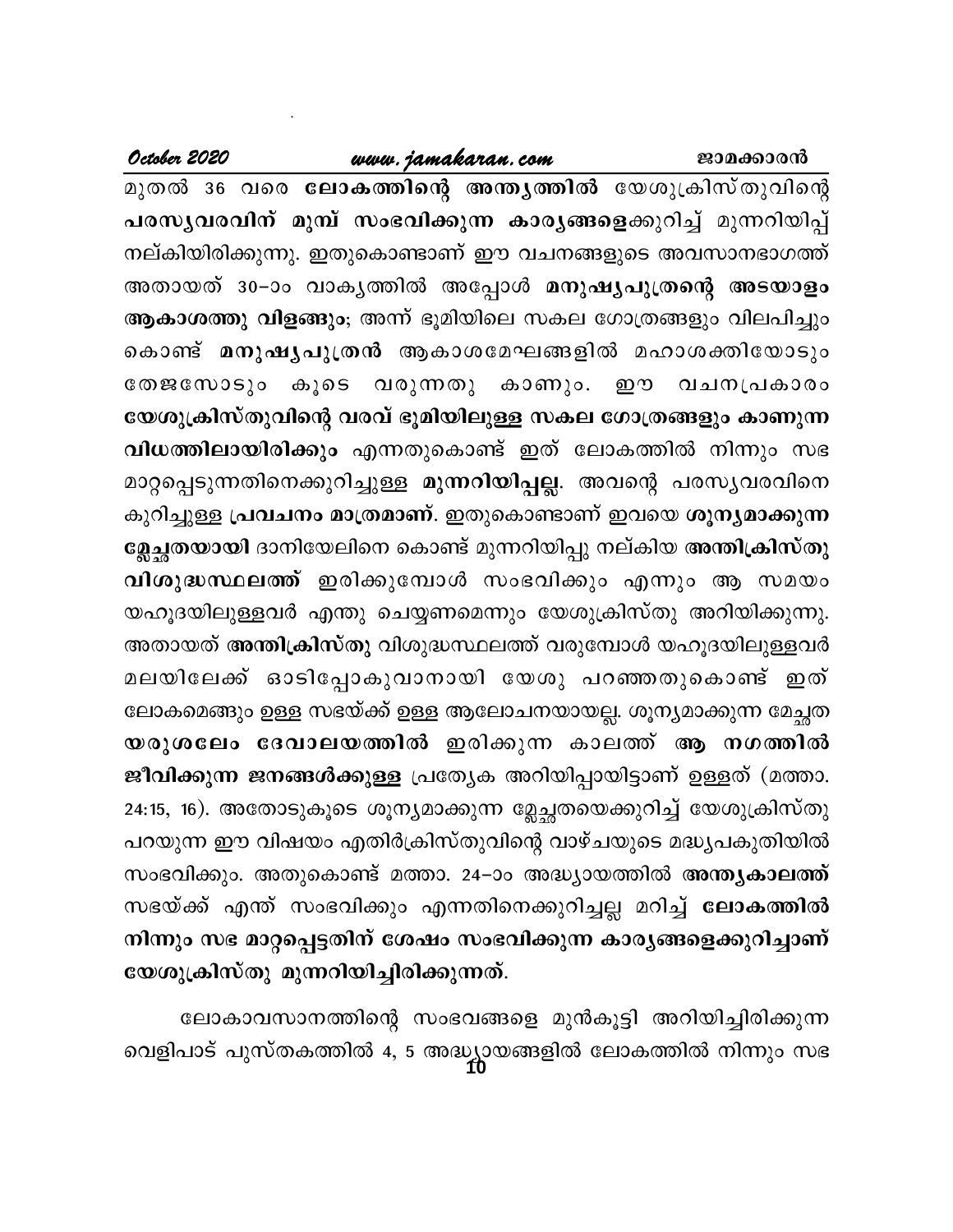## www.jamakaran.com

October 2020

എടുക്കപ്പെട്ട് സ്വർഗ്ഗത്തിൽ ഇരിക്കുന്നത് കാണിച്ചതിന് ശേഷമാണ് 6 – 18 അദ്ധ്യായം വരെ എതിർക്രിസ്തുവിന്റെ വാഴ്ചയുടെ കാലത്തിന്റെ ദർശനങ്ങളിൽ യേശുക്രിസ് തുവിന്റെ പരസൃ വരവിനായുള്ള അടയാളങ്ങളായി മത്തായി 24–ാം അദ്ധ്യായത്തിൽ പറഞ്ഞിട്ടുള്ള കാര്യങ്ങൾ നിറവേറുന്ന കാഴ്ചകൾ കാണിച്ചിരിക്കുന്നു. ഇതുകൊണ്ടാണ് വെളിപാട് പുസ്തകത്തിൽ ആദ്യത്തെ മൂന്ന് അദ്ധ്യായങ്ങളിലും ഇടയ്ക്ക് ഇടയ്ക്ക് കാണപ്പെടുന്ന സഭ എന്ന വാക്ക് 4–ാം അദ്ധ്യായത്തിന് ശേഷം അവസാനത്തെ അദ്ധ്യായം വരെ സഭ എന്ന വാക്ക് ഇടം പിടിച്ചിട്ടില്ല. എന്തെന്നാൽ 4–ാം അദ്ധ്യായത്തിന് ശേഷം മുന്നറിയിക്കപ്പെട്ട കാര്യങ്ങൾ സംഭവിക്കുമ്പോൾ ലോകത്തിൽ സഭ ഒന്നും തന്നെ ഉണ്ടാവുകയില്ല. ഇതുകൊണ്ടാണ് ദ−ാം അദ്ധൃായം വരെ സഭകളെക്കുറിച്ചുള്ള ദർശനങ്ങളേയും, സഭകളെക്കുറിച്ചുള്ള വാർത്തകളേയും യോഹന്നാനെ അറിയിച്ച യേശുക്രിസ്തു 4–ാം അദ്ധ്യായത്തിന്റെ തുടക്കത്തിൽ ഇവിടെ കയറി മേലാൽ സംഭവിപ്പാനുള്ളത് ഞാൻ നിനക്ക് കാണിച്ചു തരാം എന്നു പറഞ്ഞു (വെളി. 4:1). ഈ വചനത്തിൽ മേലാൽ സംഭവിപ്പാനുള്ളത് എന്ന വാക്കിന്റെ പ്രയോഗം മൂലഭാഷയുടെ വ്യാകരണത്തിൽ സഭ**യ്ക്ക് ശേഷം** എന്ന അർത്ഥത്തിലാണ് പ്രയോഗിച്ചിരിക്കുന്നത്.

അതോടുകൂടെ വെളിപാട് പുസ്തകത്തെ മൂന്നു ഭാഗങ്ങളായി പിരിച്ചു കാണിക്കുന്നു. ആദ്യത്തെ അദ്ധ്യായം 19–ാം വാകൃത്തിൽ നീ കണ്ടതും അത് ഒന്നാം ഭാഗം. രണ്ടാം ഭാഗം ഇപ്പോൾ ഉള്ളതും മൂന്നാമത് ഭാഗം ഇനി സംഭവിപ്പാനുള്ളതും. ആദ്യത്തെ ഭാഗം നീ കണ്ടതിനെക്കുറിച്ച് ആദ്യത്തെ അദ്ധ്യായത്തിൽ യോഹന്നാൻ കണ്ട ദർശനത്തിലും രണ്ടാമത്തെ ഭാഗം ഉള്ളതിനെക്കുറിച്ച് രണ്ടും ഇപ്പോൾ മൂന്നും അദ്ധ്യായത്തിൽ രേഖപ്പെടുത്തിയിട്ടുള്ള ലോകത്തിലുള്ള സഭകളെക്കുറിച്ചും മൂന്നാം ഭാഗമായ ഇവയ്ക്ക് ശേഷം സംഭവിപ്പാനുള്ളത് സഭകൾക്ക് ശേഷം സംഭവിക്കുന്നതിനെ അതായത് ലോകത്തിൽ നിന്നും സഭ മാറ്റപ്പെട്ടശേഷം സംഭവിക്കുന്ന കാര്യങ്ങളെക്കുറിച്ചാണ് കാണിക്കുന്നത്. ഇതിൻപ്രകാരം 4–ാം<br>11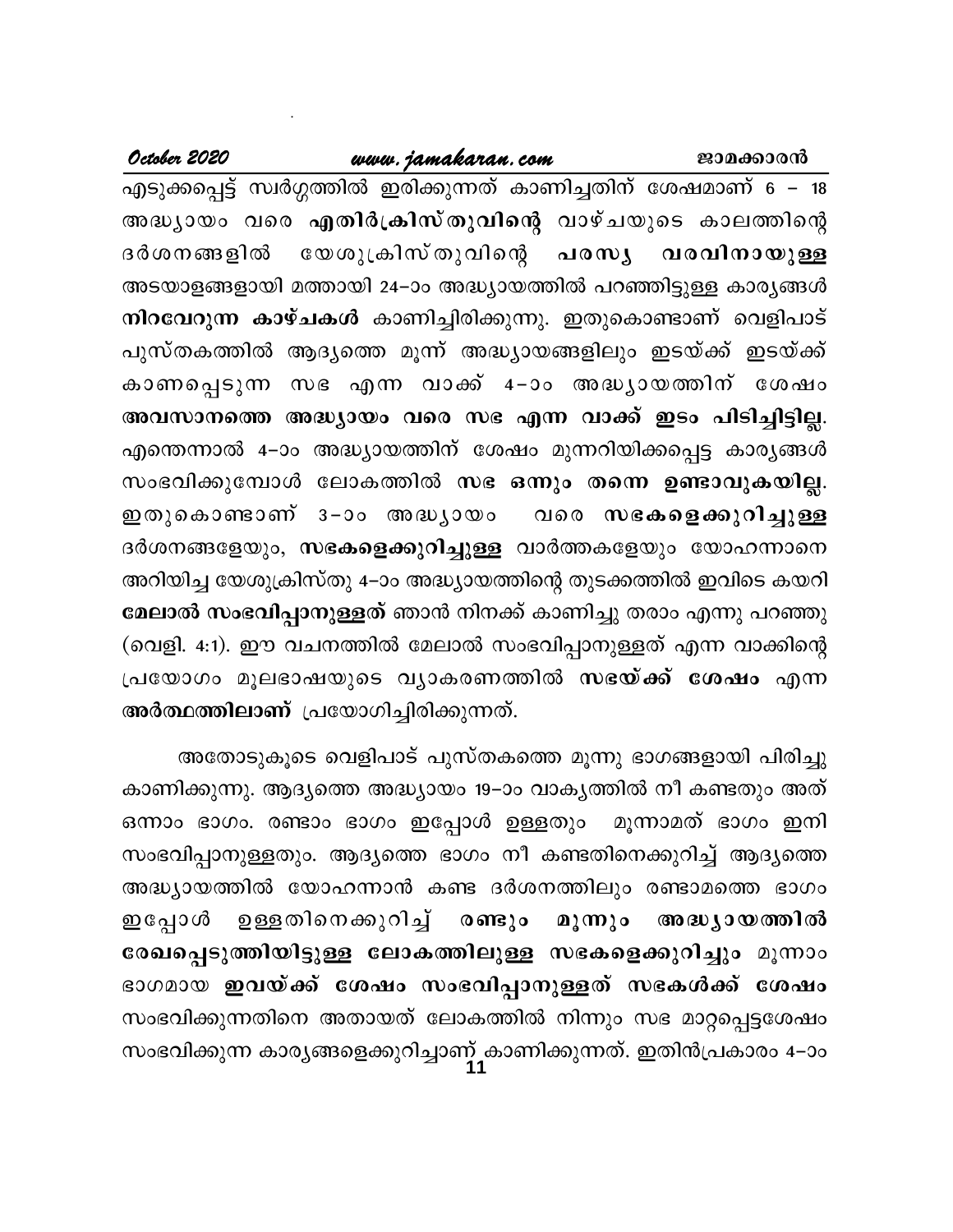| October 2020                                 |         | www.jamakaran.com | ജാമക്കാരൻ            |
|----------------------------------------------|---------|-------------------|----------------------|
| അദ്ധ്യായത്തിന്                               | ശേഷം സഭ | ലോകത്തിൽ          | <b>ഉണ്ടാവുകയില്ല</b> |
| എന്നതിനെക്കുറിച്ച് നമുക്ക് അറിയാൻ സാധിക്കും. |         |                   |                      |

മത്തായി 24–ാം അദ്ധ്യായത്തിലും വെളി. 6–19 അദ്ധ്യായങ്ങളിലും മുന്നറിയിച്ചിട്ടുള്ള അനർത്ഥങ്ങളും നാശങ്ങളും ലോകത്തിൽ സംഭവിക്കുന്നതിന് മുമ്പ് സഭ ലോകത്തിൽ നിന്നും മാറ്റപ്പെടും എന്നതുകൊണ്ടാണ് സഹിഷ്ണുതയെക്കുറിച്ചുള്ള എന്റെ വചനം നീ കാത്തു കൊണ്ടതിനാൽ ഭൂമിയിൽ വസിക്കുന്നവരെ പരീക്ഷിക്കേണ്ടതിന് ഭൂതലത്തിൽ എങ്ങും വരുവാനുള്ള പരീക്ഷാ കാലത്ത് ഞാനും നിന്നെ കാക്കും (വെളി. 3:10) എന്ന വാഗ്ദത്തം സഭക്ക് നല്കിയിരിക്കുന്നു. സഭ യേശുക്രിസ്തുവിന്റെ ശരീരമായി (1 കൊരി. 12 : 27, എഫെ. 1:23, 5:30 റോമ. 12 : 15, കൊലോ. 1 : 18) രിക്കുന്നതുകൊണ്ട് ലോകത്തിന്റെ അവസാനത്തിൽ എതിർക്രിസ്തുവിന്റെ വാഴ്ചയിൽ ലോകം മുഴുവനും ഒരേ സമയത്ത് ബാധിക്കുന്ന നാശങ്ങൾക്ക് സഭ ഉൾപ്പെടുന്നില്ല. എന്തെന്നാൽ ദൈവം നമ്മെ <mark>കോപത്തിനല്ല</mark> നമ്മുടെ യേശുക്രിസ്തു പ്രാപിപ്പാനപ്രെ കർത്താവായ മൂലം  $\omega$   $\omega$ നിയമിച്ചിരിക്കുന്നത് (1 തെസ.  $5:9, 10$ ). ഇത് ശരിയായ വിധത്തിൽ മനസ്സിലാക്കിയ തെസ്സലോനിക്കസഭാ വിശ്വാസികൾ പലവിധത്തിലുള്ള ഉപദ്രവങ്ങളിലൂടെ കടന്നു പോയിരുന്നാലും ഇനി വരുന്ന <mark>കോപാഗ്നിയിൽ</mark> നിന്നും നമ്മെ വിടുവിച്ച് രക്ഷിക്കുന്നവനായ യേശുക്രിസ്തു സ്വർലോകത്തിൽ നിന്നും വരുന്നത് ആകാംഷയോടെ കാത്തിരുന്നു. അതുകൊണ്ട് ക്രിസ്ത്യാനികളായ നാം യേശുക്രിസ്തുവിന്റെ പരസ്യവരവിനായുള്ള അടയാളങ്ങളെ ആരാഞ്ഞു നോക്കുന്നവരായിട്ടല്ല, ലോകത്തിൽ നിന്നും നാം എടുത്തുകൊള്ളപ്പെടുന്ന ആനന്ദമായ ദിവസത്തെ വളരെ ആകാംഷയോടെ വരവേൽക്കാനായി ഒരുക്കത്തോടെ ജീവിക്കണം. എന്തെന്നാൽ യഥാർത്ഥ ക്രിസ്ത്യാനികൾ <mark>കോപകലശത്തെ അല്</mark>ല നീതിയിൽ പ്രാപിപ്പാനായി കിരീടത്തെ പ്രതൃാശയോടെ കാത്തിരിക്കുന്നവരാണ് (2 തിമൊ. 4:8).

 $12$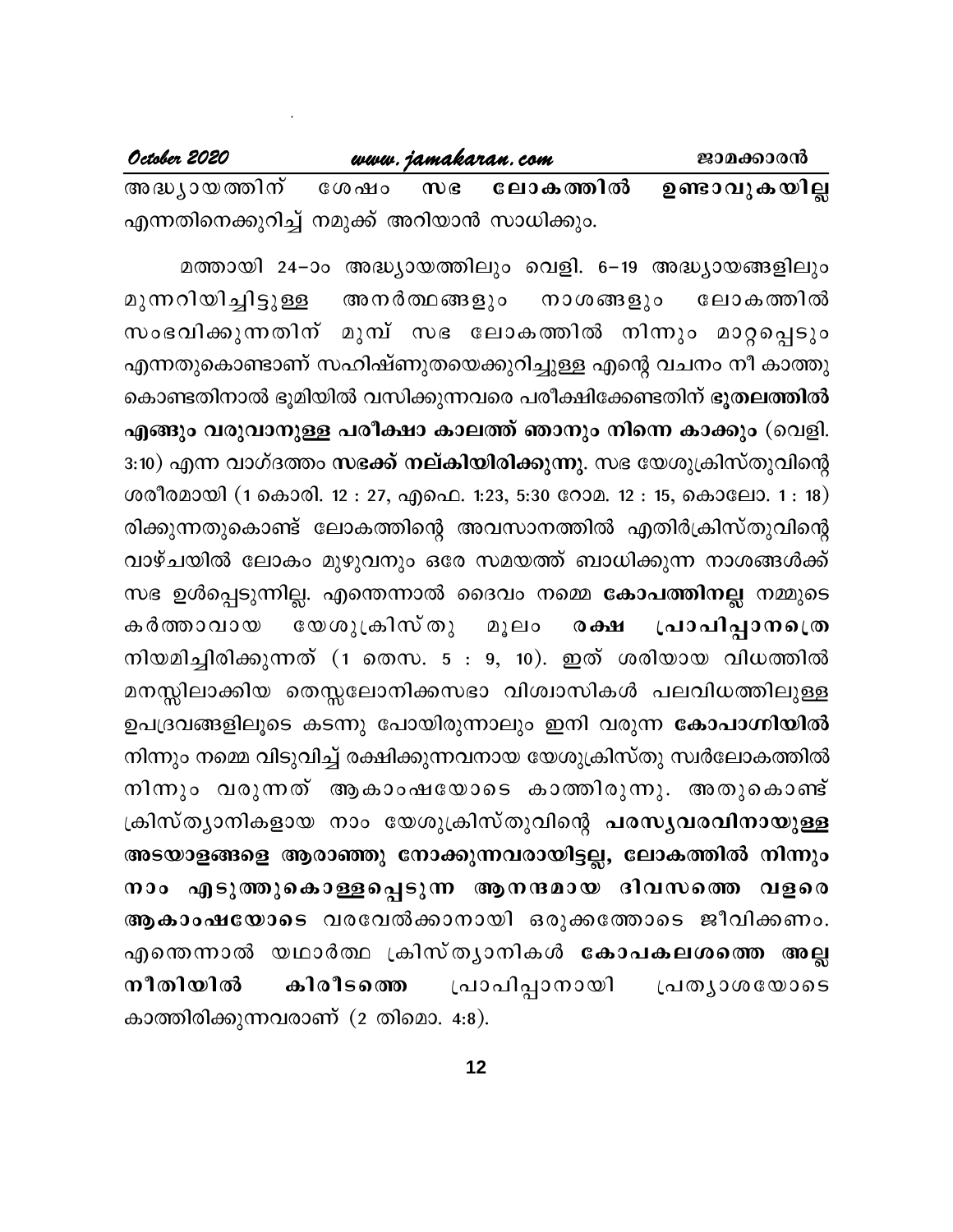# www.jamakaran.com ലോകാവസാന കാലത്തിന്റെ അടയാളങ്ങൾ എങ്ങനെയായിരിക്കും

എതിർക്രിസ്തുവിന്റെ വാഴ്ചയിൽ ഉണ്ടാകുന്ന ലോകാവസാനത്തിന്റെ സംഭവങ്ങളായി കുറിച്ചിട്ടുള്ളവയെല്ലാം ലോകാരംഭം മുതൽ ഇന്നുവരെ സംഭവിച്ചു കാലാകാലമായി കൊണ്ടിരിക്കുന്നു. അതായത് യേശുക്രിസ്തുവിന്റെ പരസൃവരവിനായുള്ള അടയാളങ്ങളായ യുദ്ധങ്ങളും, ക്ഷാമങ്ങളും, മഹാമാരികളും, പ്രകൃതി ദുരന്തങ്ങളും (മത്താ. 24 : 6-7). ഇപ്പോഴാണ് ലോകത്തിൽ സംഭവിക്കുന്നത് എന്നു നമുക്ക് പറയാൻ കഴിയില്ല. ലോകത്തിലെ ആദ്യത്തെ മനുഷ്യരായ ആദാമും, ഹവ്വയും ദൈവത്തിന്റെ കല്പനയെ ലംഘിച്ച് പാപം ചെയ്ത സമത്തിൽ നിന്ന് ഇന്ന് വരെ ഈ സംഭവങ്ങൾ കാലാകാലമായി ലോകത്തിന്റെ പല ഭാഗങ്ങളിൽ സംഭവിച്ചുകൊണ്ടിരിക്കുന്നു.

എന്നാൽ യേശുക്രിസ്തുവിന്റെ പരസ്യവരവിനുള്ള അടയാളങ്ങളായി ഇവ സംഭവിക്കുമ്പോൾ ലോകത്തിൽ ഒരു പ്രത്യേക ഭാഗത്ത് മാത്രമല്ല ലോകം മുഴുവനും ഭൂരിപക്ഷവും ബോധിക്കപ്പെടുന്ന വിധത്തിൽ സംഭവിക്കും. ഇതുകൊണ്ടാണ് ലോകത്ത് നിന്നും സഭ മാറ്റപ്പെട്ടതിനുശേഷം യേശുവിന്റെ പരസൃവരവിന് മുമ്പ് സംഭവിക്കുന്ന യുദ്ധങ്ങളും, ക്ഷാമങ്ങളും, മഹാമാരികൾ പോലുള്ളവ ലോകം ഉണ്ടായതു മുതൽ ഇന്നു വരെ സംഭവിക്കാത്തതും ഇനിമേൽ സംഭവിക്കാത്തതുമായ വലിയ ഉപദ്രവം (മത്താ. 24:21). ഇവകൾ ലോകം മുഴുവനും സംഭവിക്കും (വെളി. 14:2-11) എന്നും ഇതുമൂലം ഭൂമിയിൽ ജീവിക്കുന്ന ജനങ്ങളിൽ കാൽഭാഗം (വെളി. 6:8) അല്ലെങ്കിൽ മൂന്നിൽ ഒരു ഭാഗം (വെളി. 6:18, 9:15) കൊല്ലപ്പെടും എന്ന് വേദപുസ്തകം പറയുന്നത്. അതോടുകൂടെ ഇവകൾ മൂ**ന്നരവർഷക്കാലം** തുടർന്ന് ജനങ്ങളെ വേദനിപ്പിക്കുന്ന കഠിനമായ ബാധകളായിരിക്കും (ദാനി. 9:27). ഇതുകൊണ്ടാണ് ആ നാളുകൾ ചുരുങ്ങിയിരിക്കുന്നതായും ഇല്ലെങ്കിൽ അതു ചുരുങ്ങാതിരുന്നാൽ ഒരു ജഡവും രക്ഷിക്കപ്പെടുകയില്ല എന്ന്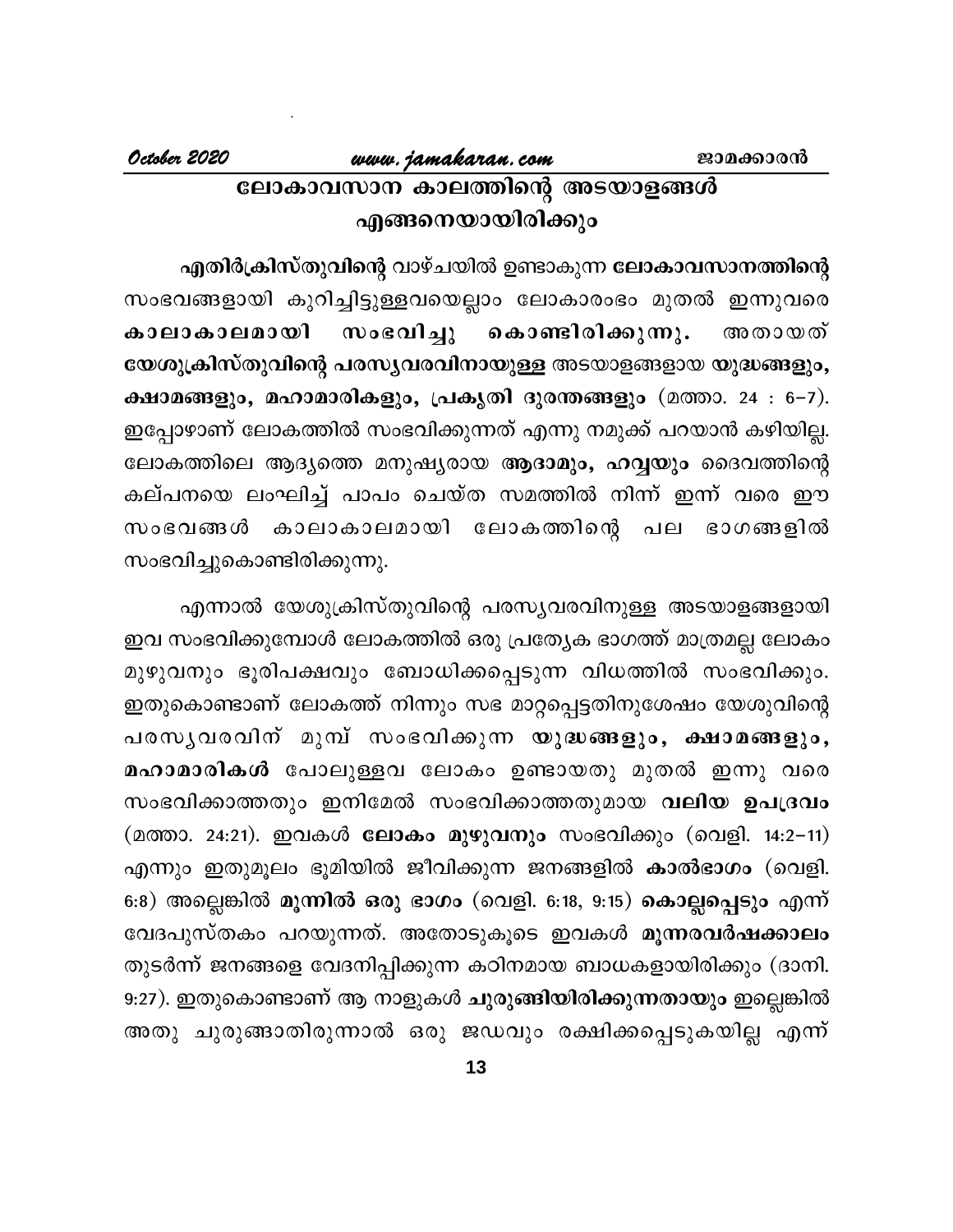October 2020 www.jamakaran.com ജാമക്കാരൻ യേശുക്രിസ്തു പറയുന്നത് (മത്താ. 24:22). എന്നാൽ ഇന്ന് കൊറോണ ഉൾപ്പെടെ ഇതുവരെ ലോകത്തിൽ സംഭവിച്ചിട്ടുള്ള യുദ്ധങ്ങൾ, ക്ഷാമങ്ങൾ, മഹാമാരികൾ ലോകം മുഴുവനും ഒരേ സമയത്ത് വലിയ അളവിലൊന്നും ബാധിച്ചിട്ടില്ല.

അതോടുകൂടെ വരവിന്റെ ലക്ഷണങ്ങളായി കുറിച്ചിട്ടുള്ള സംഭവങ്ങൾ ഇനി വരാനുള്ള ദൈവകോപമായതുകൊണ്ട് (1 തെസ്സ. 1:10) ഭാവികാലത്ത് വരാനുള്ള ഉപദ്രവങ്ങളാണെന്ന് കാണാൻ സാധിക്കും. എന്തുകൊണ്ടെന്നാൽ പുതിയനിയമത്തിൽ ദൈവകോപത്തെ കാണിക്കാൻ ഉപയോഗിക്കുന്ന വാക്ക് എപ്പോഴും പാപികളുടെ മേൽ വരുന്ന ദൈവത്തിന്റെ അന്ത്യന്യായവിധിയെ കുറിക്കുന്നതിനുവേണ്ടിയാണ് ഉപയോഗിച്ചിരിക്കുന്നത്. **ഈ വാക്ക് ഇപ്പോൾ** ഈ ലോകത്തിൽ ജീവിക്കുന്ന ക്രിസ്ത്യാനികൾക്ക് സംഭവിക്കുന്ന ഉപദ്രവങ്ങളെ കുറിച്ചുള്ളതല്ല. അതോടുകൂടെ യിസ്രയേൽ മക്കളോട് ദൈവം ചെയ്ത ഉടമ്പടിക്ക് തക്കവണ്ണമാണ് പഴയനിയമ കാലത്തിൽ ക്ഷാമങ്ങൾ,  $\omega$  ) ദ്ധങ്ങ $\omega$ , അടിമത്ത്വം മഹാമാരികൾ, <u>ഇങ്ങനെയുള്ള</u> று ലോകകാര്യങ്ങളിൽ <mark>ദൈവത്തിന്റെ കോപം വെളിപ്പെട്ടത്</mark>. എന്നാൽ പുതിയ നിയമകാലത്തിൽ ലോകാവസാനത്തിന്റെ അന്ത്യന്യായവിധിക്കുശേഷം വരുന്ന ശിക്ഷാവിധിയായിട്ടാണ് ദൈവകോപത്തെ കാണുന്നത്. അതുകൊണ്ട് ഇപ്പോൾ വന്ന കൊറോണ വൈറസ് ദൈവകോപത്താൽ വന്നതാണെന്ന് പറയാൻ കഴിയില്ല.

വേദപുസ്തകത്തിന്റെ അടിസ്ഥാനത്തിൽ മനുഷ്യന്റെ പാപം അവനെ മാത്രമല്ല ഭൂമിയേയും ബാധിച്ചു (ഉല്പ. 3:17). അതുകൊണ്ടാണ് കൊറോണാ പോലുള്ള കൊടൂരമായ വൈറസ് കാലാകാലം പലരേയും കൊന്നു കുമിച്ചിരിക്കുന്നു. ഉദാഹരണത്തിന് എ.ഡി. 165 ൽ അൻതോണൈൻ (ANTONINE) എന്ന ബാധയിൽ മൈനർ ഏഷ്യ, ഈജിപ്റ്റ്, ഗ്രീക്ക്, ഇറ്റലി തുടങ്ങിയ രാജ്യങ്ങളിൽ 5 മില്ല്യൻ ജനങ്ങൾ മരിച്ചുപോയി. അതിന് ശേഷം എ.ഡി. 541 – 542 –സംഭവിച്ച ജസ്നിയൻ എന്ന ബാധ (*JSTINIAN*) മുഖാന്തരം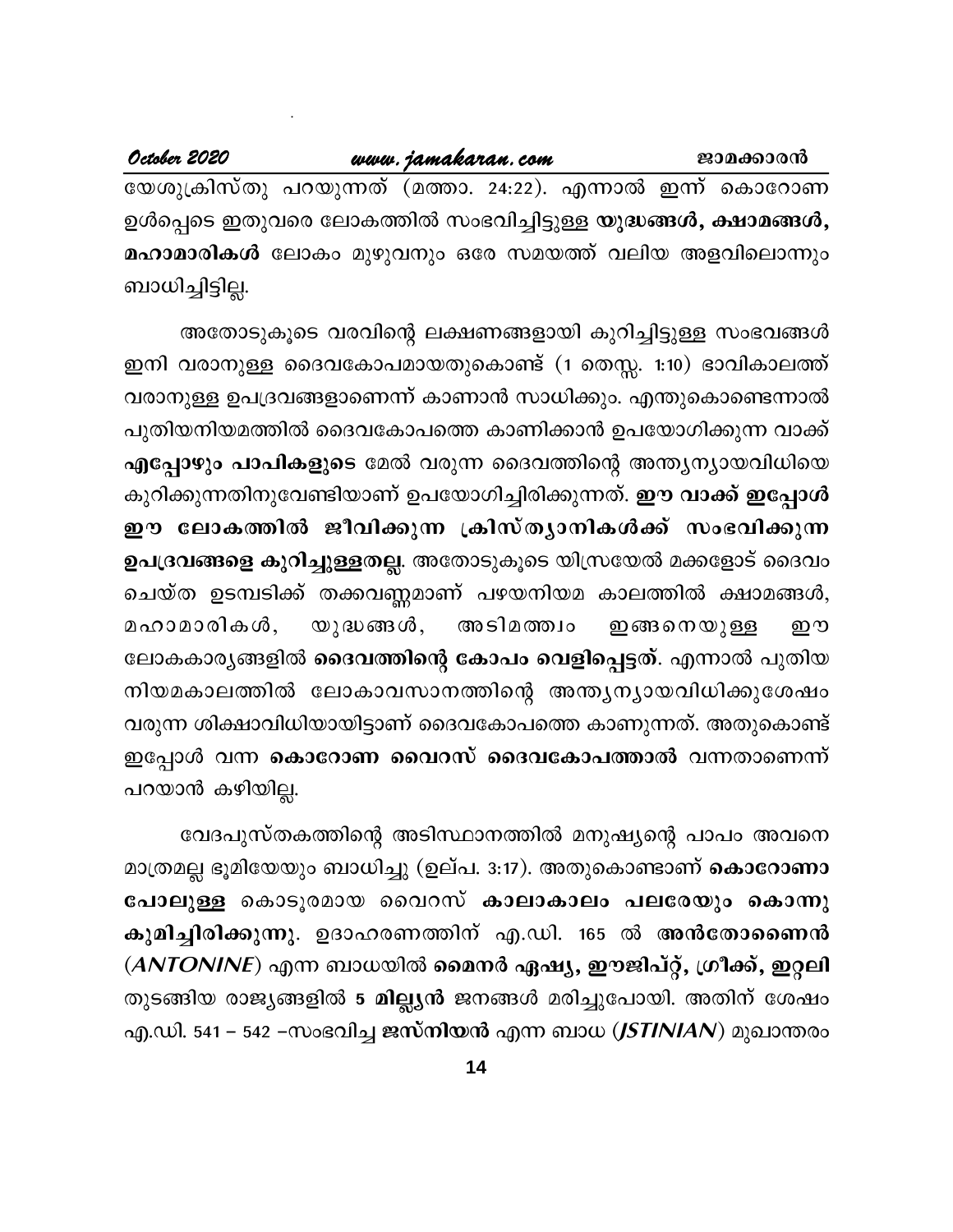## www.jamakaran.com

October 2020

മദ്ധ്യധരണ്യാഴി കടലിന് കിഴക്ക് ഭാഗത്തുള്ള രാജ്യങ്ങളിൽ 25 മില്ല്യൻ ജനങ്ങൾ മരിച്ചു പോയി. എ.ഡി. 1346 – 53 വരെ യൂറോപ്പ്, ആഫ്രിക്ക, ഏഷ്യ എന്നീ ഭൂഖണ്ഡങ്ങളിൽ ഉണ്ടായ കറുപ്പ് ബാധയിൽ 200 മില്ല്യൻ ജനങ്ങൾ മരിച്ചു പോയി. അതിന് ശേഷം 1852 – 1860 –ൽ ഏഷ്യ, യൂറോപ്പ്, അമേരിക്ക, ആഫ്രിക്ക പോലുള്ള ഭൂഖണ്ഡങ്ങളിൽ ഉണ്ടായ കോളറ പനിയാൽ 1 മില്ല്യൻ ജനങ്ങളും 1889 – 1890 –ൽ ഉണ്ടായ റഷ്യൻ പനിയിൽ ലോകത്തിലുള്ള 1 മില്ല്യൻ ജനങ്ങളും 1910 − 1911 −ൽ ഉണ്ടായ കോളറ പനിയിൽ 8 ലക്ഷത്തിലധികം ജനങ്ങളും 1918 – 1920 –ൽ ഉണ്ടായ സ്പാനിയ പനിയിൽ ചൈന, സിംഗപ്പൂർ, ഹോങ്കോങ്ങ്, അമേരിക്ക എന്നീ രാജ്യങ്ങളിൽ 2 മില്ല്യൻ ജനങ്ങളും 1968 –ൽ ഉണ്ടായ ഹോങ്കോങ്ങ് പനിയിൽ സിങ്കപ്പൂർ, വിയറ്റ്നാം, ഫിലിപ്പിയൻസ്, ഇന്ത്യ, ഓസ്ട്രേലിയ, അമേരിക്ക എന്നീ രാജ്യങ്ങളിലും യൂറോപ് ഭൂഖണ്ഡത്തിലും 1 മില്ല്യൻ ജനങ്ങളും മരിക്കാൻ ഇടയായി. അതുപോലെ തന്നെ ഈ അടുത്ത കാല ചരിത്രത്തിൽ 2001 –ൽ ആൻന്ത്രാസ് 2002 –ൽ വെഡ്നൈൽ 2003 –ൽ ചാൾസ് 2006 –ൽ ഈക്കോളി, 2014 -ൽ **ഇമ്പോള**, 2016 -ൽ <mark>സീക്കാ</mark> തുടങ്ങി വൈറസ്സുകൾ ലോകത്തിലെ അനേകരേ വിഴുങ്ങിയതോടെ 2005 −ൽ പക്ഷിപ്പനി 2009 −ൽ പന്നിപ്പനി പലരേയും ബാധിച്ചു. ഇപ്പോൾ <mark>കൊറോണാ എന്ന വൈറസ്</mark> പലരേയും കൊന്നതോടെ ജീവനോടിരിക്കുന്ന എല്ലാവർക്കും മരണഭയത്തേയും ഏർപ്പെടുത്തിയിരിക്കുന്ന ഇതുവരെയുള്ള കാലയളവിൽ ലോകത്തിൽ ഉണ്ടായ മഹാമാരികളെപ്പറ്റിയുള്ള ചരിത്രത്തെ ശരിയായ വിധത്തിൽ അറിഞ്ഞിരുന്നാൽ ഇവ അന്ത്യകാല ലക്ഷണങ്ങളായിട്ടല്ല ആരംഭകാലം മുതലേ ഇങ്ങനെയുള്ള മഹാമാരികൾ ഉണ്ടായതായി കാണാൻ സാധിക്കും. അതുപോലെ തന്നെ ആരംഭകാലം മുതൽ ലോകത്തിൽ <mark>പല യുദ്ധങ്ങൾ</mark> സംഭവിച്ചിട്ടുണ്ട്. ഈ യുദ്ധങ്ങളിൽ പലരും കൊല്ലപ്പെട്ടിട്ടും ഈ അടുത്ത കാലത്തുണ്ടായ ഒന്നാം ലോക മഹായുദ്ധത്തിൽ 22 മില്ല്യൻ ജനങ്ങളും രണ്ടാം ലോക മഹായുദ്ധത്തിൽ 85 മില്ല്യൻ ജനങ്ങളും മരിച്ചു. അതുപോലെ തന്നെ പ്രകൃതിയിൽ അനർത്ഥങ്ങൾ പലതും ലോക ആരംഭകാലം മുതൽ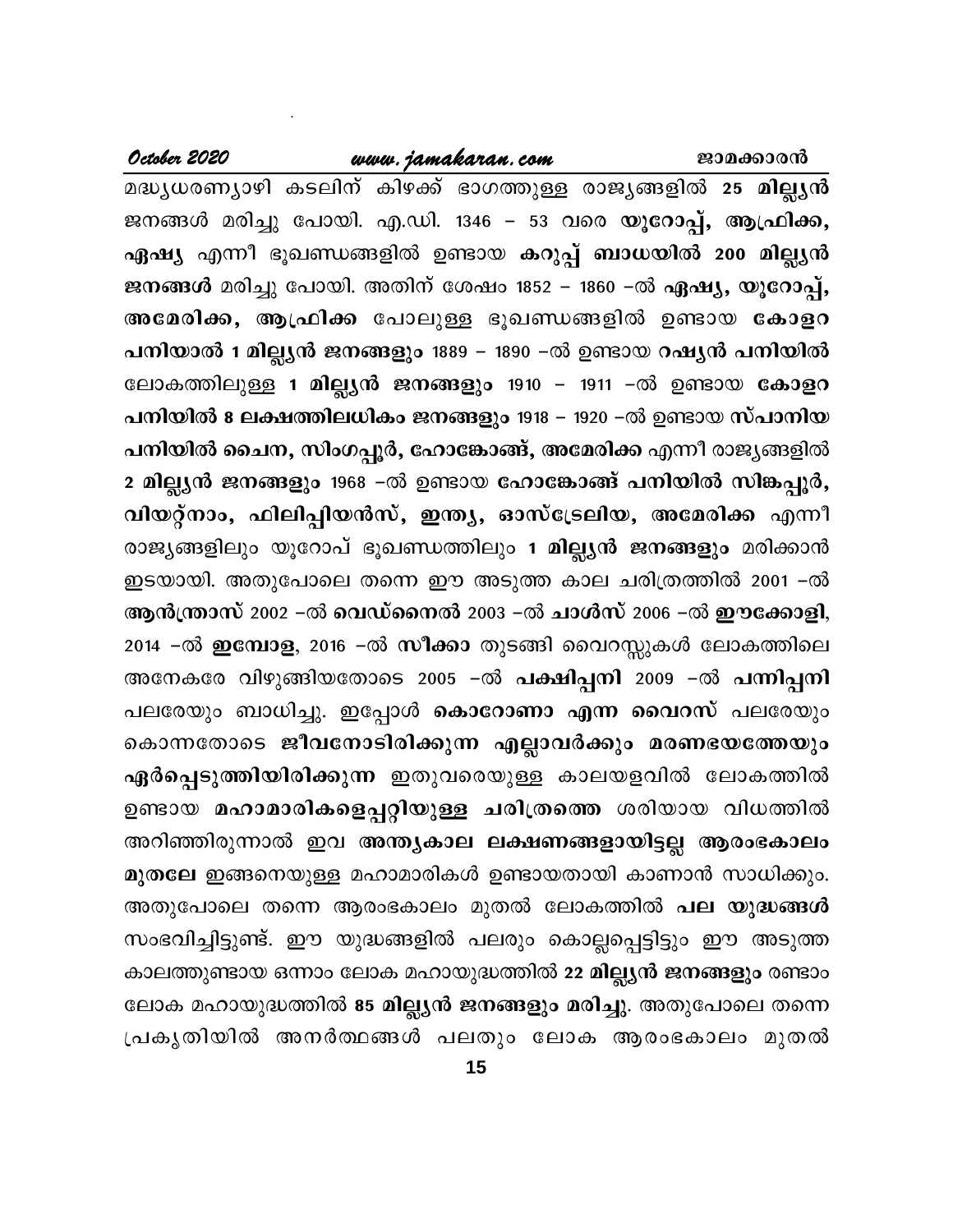#### www.jamakaran.com

October 2020

ഉണ്ടായിക്കൊണ്ടിരിക്കുന്നു. ഇതിനെല്ലാം കാരണം മനുഷൃരായ നാം പാപികളായും നാം ജീവിക്കുന്ന മാനുഷികലോകം പാപം മൂലം ബാധിക്കപ്പെട്ടതുമാണ് (റോമ. 8:20, 21). അതോടുകൂടെ മനുഷൃർ **പാപികളായതുകൊണ്ട്** ഒരുവനോടൊരുവൻ വൈരാഗൃം വച്ച് കൊണ്ട് വഴക്കുണ്ടാക്കുന്നവരായും കാണപ്പെടുന്നു (യാക്കോ. 4:1). ലോകത്തിലുണ്ടായ സകല യുദ്ധങ്ങൾക്കും കാരണവും ഇതു തന്നെയാണ്. അതുപോലെ തന്നെ മനുഷ്യരുടെ പാപം മൂലം ഭൂമി ബാധിക്കപ്പെട്ടതുകൊണ്ട് പ്രകൃതിക്ഷോഭങ്ങളും യഥാർത്ഥത്തിൽ ലോകത്തിൽ ദുരന്തങ്ങളും സംഭവിക്കുന്നതെല്ലാം ലോകാരംഭം മുതൽ ഇന്നുവരെ കാലാകാലങ്ങളായി ലോകത്തിന്റെ വിവിധ ഭാഗങ്ങളിൽ സംഭവിച്ചിട്ടുള്ളതുകൊണ്ട് ഇപ്പോൾ ഉണ്ടായിരിക്കുന്ന നാശങ്ങളിൽ കൊറോണ എന്ന ഒന്നിനെ മാത്രം വച്ച് ഇത് അന്ത്യകാലത്തിന്റെ അടയാളം എന്ന് പറയാൻ സാധിക്കില്ല.

ഇതുവരെ ലോകത്തിൽ ഉണ്ടായിട്ടുള്ള നാശനഷ്ടങ്ങളെക്കാളും ഇപ്പോൾ വന്നിട്ടുള്ള കൊറോണാ വൈറസ് വളരെ അധികം ബാധിച്ചിരിക്കുന്നു എന്നും അതുകൊണ്ട് ഇതാണ് അന്ത്യകാലത്തിന്റെ ലക്ഷണം എന്ന് ഇപ്പോഴുള്ള ഭൂരിപക്ഷ ക്രിസ്ത്യാനികളും വിശ്വസിക്കുന്നു. എന്നാൽ നാം മുമ്പ് കണ്ടതുപോലെ മുൻകാലങ്ങളിൽ വന്ന മഹാമാരികൾ മൂലം മരണപ്പെട്ടവരുടെ കണക്കെടുത്തു നോക്കിയാൽ കൊറോണാ മൂലം മരിച്ചവരുടെ എണ്ണം കുറവാണ്. ചില മഹാമാരികൾ വന്നപ്പോൾ ലോകത്തിൽ പല മിലൃൻ കണക്കിന് ജനങ്ങൾ മരണപ്പെട്ടിട്ടുണ്ട്. എന്നാൽ കൊറോണാ വൈറസ് മൂലം മരിച്ചവരുടെ സംഖ്യ **ചില ലക്ഷങ്ങൾ** മാത്രമാണ്. എന്നാൽ ഈ വൈറസ് **വിമാനങ്ങളെ** പറപ്പിക്കാൻ കഴിയാതവണ്ണം തടസ്സപ്പെടുത്തി. ജനങ്ങളുടെ ദൈനംദിന ജീവിതത്തെ മുഴുവനും ബാധിക്കതക്കവണ്ണം എല്ലാവരേയും വീടിനുള്ളിൽ അടച്ചിട്ടു. എല്ലാത്തിനും മേലായി ആരാധനാലയങ്ങളെയും അടച്ചു പൂട്ടേണ്ടി വന്നു എന്നു വിലപിക്കുന്ന ക്രിസ്ത്യാനികൾ വർദ്ധിച്ചു.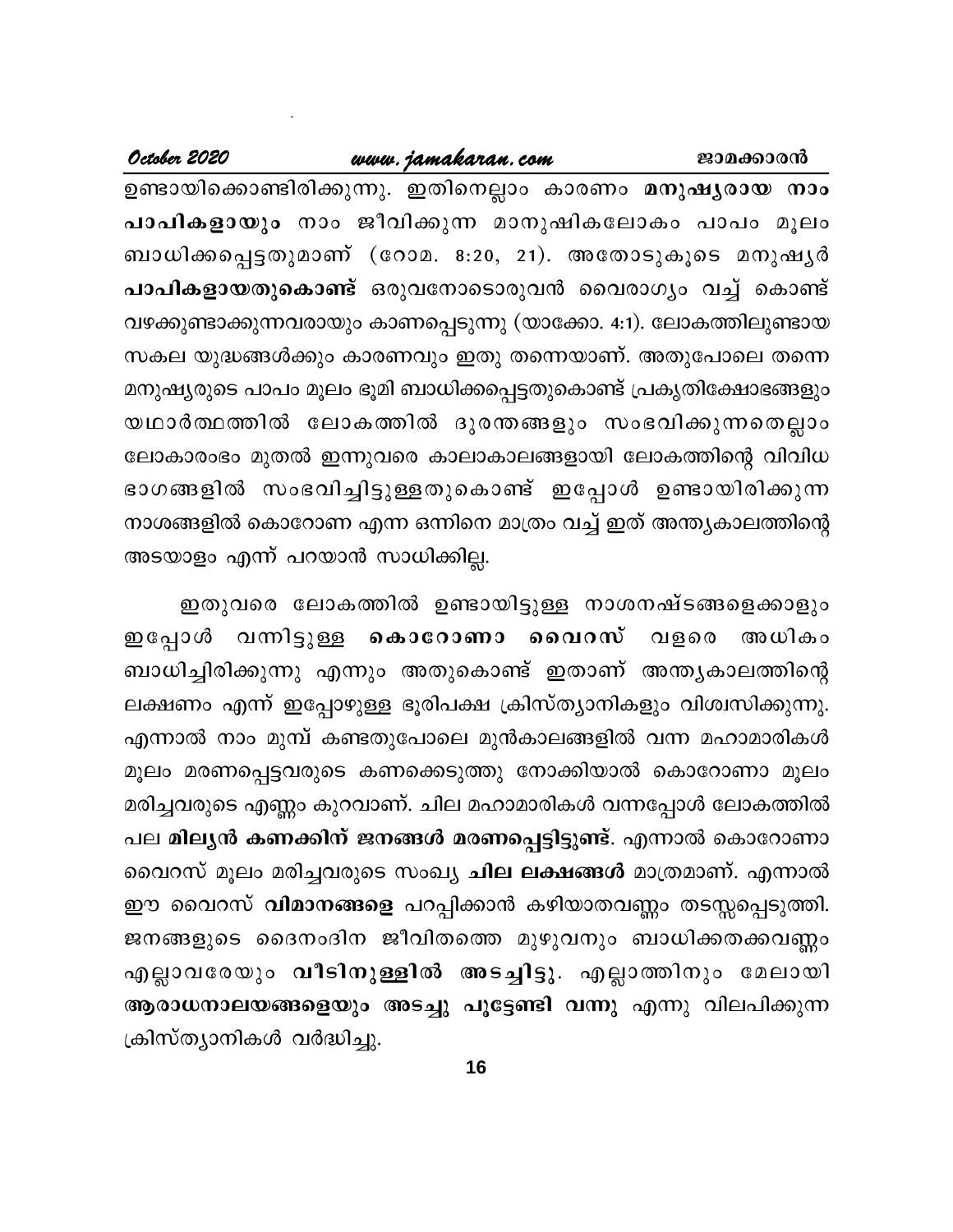#### www.jamakaran.com

#### October 2020

എന്നാൽ ഇവർ ഇതുവരെ പഴയകാല ക്രിസ്തീയ സഭയുടെ ചരിത്രത്തെ അറിയാത്തവരായി മുൻപ് എപ്പോഴും ഇല്ലാത്ത വിധത്തിൽ ഇപ്പോഴാണ് ബാധിച്ചതെന്ന് കരുതുന്നു. എന്നാൽ മുമ്പ് മഹാമാരികൾ വന്ന കാലങ്ങളിൽ ഇന്ന് ഉള്ളതുപോലെ **വിമാനം മൂലം** ഉള്ള യാത്രകൾ ഉണ്ടായിരുന്നില്ല. ലോകത്തിൽ ഒരു മൂലയിൽ നടക്കുന്ന കാര്യങ്ങൾ ഉടനെ അറിയാനുള്ള അന്നുണ്ടായിരുന്നില്ല. അതുകൊണ്ട് സൗകരൃങ്ങളും ഇപ്പോൾ ഏർപ്പെട്ടിരിക്കുന്ന ലോകം മുഴുവനുമുള്ള ബാധിപ്പ് മുമ്പുണ്ടായിരുന്നില്ല എന്നാലും ആ കാലത്ത് കപ്പൽ യാത്രകൾ മൂലം രോഗാണുക്കളെ ഒരിടത്തു നിന്നും മറ്റൊരിടത്തേക്ക് പരക്കാൻ ഇടയാക്കി. അതോടുകൂടെ ഈ പ്രത്യേക തരത്തിലുള്ള രോഗത്തിനുള്ള മരുന്നുകൾ കണ്ടു പിടിക്കുന്നതുവരെ അതിന്റെ ആക്രമണവും പടർന്നു പിടിക്കലും അധികമായിരുന്നു. മാത്രമല്ല ഇന്ന് ഇപ്പോഴുള്ള നിയന്ത്രണങ്ങൾ അതായത് വീടിനുള്ളിൽ ഇരിക്കുക, മുഖകവചം അണിയുക, കൈകഴുക, സാമൂഹൃ അകലം പാലിക്കൽ എല്ലാം തന്നെ അപ്പോഴും ഉണ്ടായിരുന്നു. ക്രിസ്ത്യാനികൾക്ക് ആരാധനാ വഴിപാടുകൾ ഇല്ലാത്ത സാഹചര്യവും ഉണ്ടായിരുന്നു.

അതോടുകൂടെ, മഹാമാരികൾ ഉണ്ടായ കാലങ്ങൾ മാത്രമല്ല, പ്രകൃതിക്ഷോഭങ്ങൾ, യുദ്ധങ്ങൾ, ഭരണകൂടത്തിന്റെ എതിർപ്പുകൾ, ഉപദ്രവങ്ങൾ തുടങ്ങിയവ ഉണ്ടായിരുന്ന കാലങ്ങളിലും **ബാധിക്കപ്പെട്ട** പ്രദേശങ്ങളിൽ ആലയങ്ങൾ കുറിപ്പിട്ട കാലങ്ങൾ വരെ മൂടപ്പെട്ടിരുന്നു.

എല്ലാത്തിനും മേലായി ആദ്യത്തെ 3 നൂറ്റാണ്ടുകളിലും റോമൻ ഭരണം മൂലം ക്രിസ്ത്യാനികൾക്ക് ഉണ്ടായ പീഢകളും, നാശങ്ങളും ക്രിസ് തൃാനിത്വത്തെ ഇല്ലാതാക്കുന്ന അളവിൽ വളരെ കാഠിനൃമേറിയതായിരുന്നു. അതുകൊണ്ട് ഇതുവരെയും ഇല്ലാതിരുന്ന കാര്യങ്ങളെ **കൊറോണാ** ഉണ്ടാക്കി എന്നു പറയാൻ കഴിയില്ല. എന്തെന്നാൽ ഈ വൈറസ്സ് അന്ത്യകാലത്തിന്റെ അടയാളം അല്ല.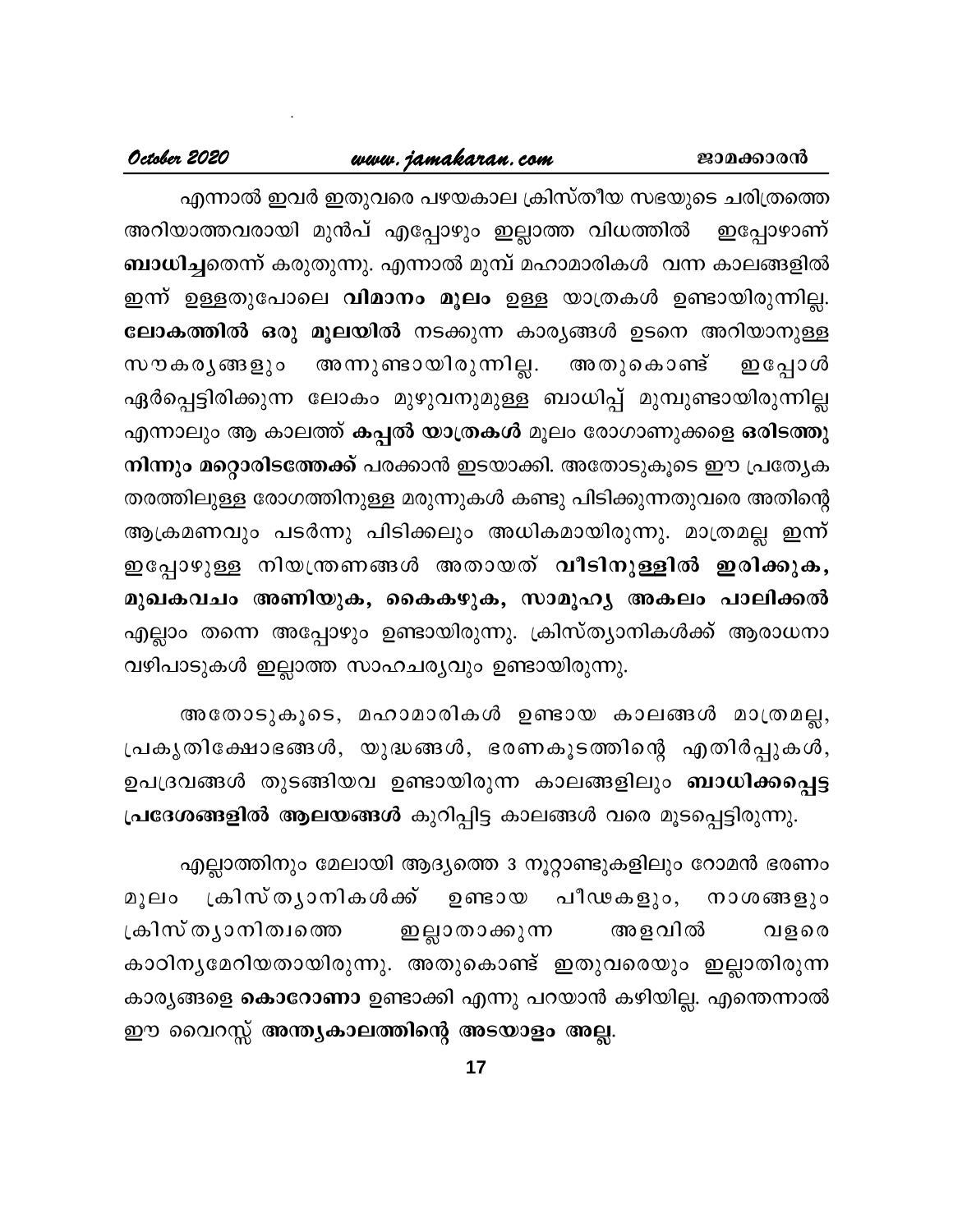# തമിഴ് ബൈബിൾ സൊസൈറ്റി

തമിഴ് ജനത വചനത്തിൽ വളരുവാനും ശുശ്രൂഷക്ക് സഹായമാകും വിധത്തിലും തമിഴ് ബൈബിൾ സൊസൈറ്റി രണ്ട് പഠന ബൈബിളുകൾ പ്രസിദ്ധീകരിച്ചിരിക്കുന്നു. ഈ വേദപുസ്തകങ്ങളുടെ പ്രകാശനം നിർവ്വഹിച്ചത് കർത്താവിൽ പ്രസിദ്ധയായ മിഷണറി ഗ്ലാഡിസ് സ്റ്റെയിൻസ്, ഒറീസ്സാ അവർകളാണ്.

വേദപുസ്തകത്തെക്കുറിച്ചു അവശ്യം അറിഞ്ഞിരിക്കേണ്ട വസ്തുതകൾ, ആത്മജ്ഞാനത്തിലും ശരിയായ രീതിയിലും എഴുതിയിരിക്കുന്നു. ഈ വേദപുസ്തകങ്ങൾ എന്റെയും കുടുംബത്തിന്റെ ആത്മീയ ജീവിതത്തിന് അനുഗ്രഹമാണ് എന്ന് സാക്ഷ്യപ്പെടുത്തുന്നു.

തമിഴ് അറിയാവുന്ന നിങ്ങളുടെ ബന്ധുക്കൾക്കും, ചാർച്ചക്കാർക്കും, സ്നേഹിതർക്കും ക്രിസ്തുമസ്സ്, പുതുവത്സര സമ്മാനമായി ഒരു കോപ്പി സമ്മാനിക്കുക. സാമ്പത്തിക ഞെരുക്കം അനുഭവിക്കുന്ന ശുശ്രൂഷകർക്ക് നിങ്ങൾ ഈ വേദപുസ്തകങ്ങളുടെ കോപ്പികൾ സമ്മാനമായി നല്കുന്നത് തമിഴ്നാട്ടിലെയും തമിഴ് ജനതക്കിടയിലുമുള്ള ദൈവവേലയ്ക്ക് നിങ്ങളുടെ കൈത്താങ്ങായിരിക്കും.

# വേദപുസ്തകങ്ങളുടെ വിവരം

- 1. സൊല്ലോവിയ വേദാഗമം (ചിത്രത്തോടുകൂടിയ പഠന ബൈബിൾ, 2640 പേജുകൾ, വില – 1990/–) + പോസ്റ്റൽ ചാർജ് 100/–
- 2. ഇണൈ വസന വേദാഗമം (*Concordence*) (ഒത്തുവാകൃ പഠനബൈബിൾ, 1936 പേജുകൾ, വില – 1350/-) + പോസ്റ്റൽ ചാർജ് 100/-

# വേദപുസ്തകങ്ങൾക്കായി

# **TAMIL BIBLE SOCIETY**

PB No. 25, Marthandam P.O. Kanyakumari District, Tamil Nadu - 629 165 Mob: +91 94 966 12 988

(മലയാളത്തിൽ മറുപടി ലഭിക്കുന്നതാണ്)

Email: tamilbiblesociety@gmail.com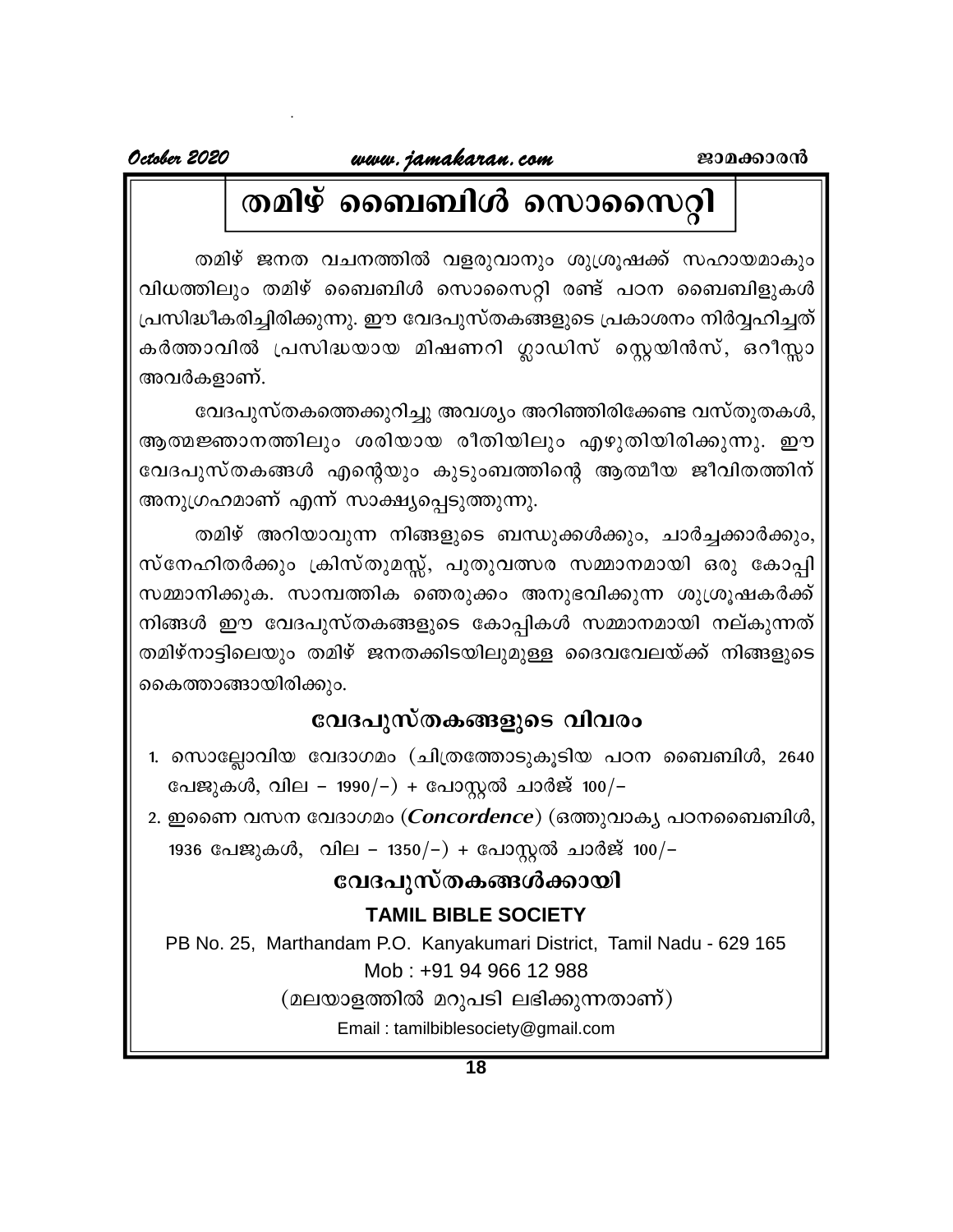മുന്നറിയിപ് !

# മുന്നറിയിപ് !!

# എതിർ ക്രിസ്തുവിന്റെ ഭരണത്തിന് യിസ്രായേൽ രാജ്യം .<br>ഒരുങ്ങിക്കൊണ്ടിരിക്കുന്നു

1948-ാം വർഷം യിസ്രയേൽ എന്ന രാജ്യം ഉദയമായി. യിസ്രയേൽ സ്വാതന്ത്ര്യം പ്രാപിച്ച അതേ ദിവസം ആദ്യമായി ജനിച്ച കുഞ്ഞാണ് യിസ്രയേലിൽ ഇപ്പോൾ പ്രധാനമന്ത്രിയായിരിക്കുന്ന **ബെഞ്ചമിൻ നെദന്യാഹു**.

ഇദ്ദേഹം പെട്ടെന്ന് മാദ്ധ്യമ പ്രവർത്തകരെ വിളിച്ച് "യിസ്രയേലിലുള്ള എല്ലാ ചെറിയ കുട്ടികൾക്കും മൈക്രോ ചിപ്പ് ഘടിപ്പിക്കണം. അത് കൊറോണ വൈറസിൽ നിന്നും അവരെ രക്ഷിക്കും" എന്നു പറഞ്ഞു. ഇതിന് യിസ്രയേൽ നാട്ടിലുള്ള എല്ലാ ജനങ്ങളും ഒരുമിച്ച് അവരുടെ എതിർപ്പിനെ അറിയിച്ചു. ഓർത്തഡോക്സ് യഹൂദൻമാരും മേശിയാനിസ് യഹുദൻമാരും വളരെ ശക്തമായി അവരുടെ എതിർപ്പ് അറിയിച്ചു. ഇതിന് പ്രധാനമന്ത്രി ഉപയോഗിച്ച വാക്ക് സ്വ്വ് എന്നാണ് ഇതിന് ചിപ്പ് എന്നാണ് അർത്ഥം എതിർപ്പുകൾ ശക്തമായതോടെ പ്രധാനമന്ത്രി സ്വ്വ് എന്ന വാക്കിന് പകരം ഹൈഷാ എന്ന വാക്ക് ഉപയോഗിച്ചു. ഇത് കാറുകളിൽ ഉപയോഗിക്കുന്ന സെൻസറിന് പറയപ്പെടുന്ന വാക്കാണ്. ഇപ്പോൾ ഈ ഹൈഷാ എന്ന സെൻസർ ചിപ്പിനെ ചെറിയ കുട്ടികൾ മുതൽ വലിയവർ വരെ ദേശത്തിലുള്ള എല്ലാവരും നിർബന്ധമായും ഘടിപ്പിക്കണം എന്ന് അധികാരപൂർവ്വമായി അറിയിച്ച് നടപ്പിലാക്കാൻ തുടങ്ങി കഴിഞ്ഞു.

അന്തിക്രിസ്തുവിന്റെ അധികാര പരിധിയിൽ നമ്മെ എല്ലാവരെയും സമർപ്പിക്കാൻ ദേശത്തിലെ ഭരണാധികാരികൾ, നേതാക്കൻമാർ ഉടമ്പടി ചെയ്യാൻ പോകുന്നു.

യേശുവിന്റെ വരവ് വളരെ അടുത്തിരിക്കുന്നു.

# **ONLINE BANKING (NEFT)**

# Dr M G E PUSHPARAJ, SALEM - 636 005. INDIA

**STATE BANK OF INDIA (SALEM-1970)** 

A/C No: 10764116842 IFSC CODE - IFSC SBIN0001970 -10764116842 SWIFT CODE - SBININBB637-10764116842

**CANARA BANK - SALEM** (SURAMANGALAM BRANCH) A/C No: 1219101013622. IFSC CODE - IFSC CNRB0001219-1219101013622. SWIFT CODE - CNRBINBBSLM -1219101013622.